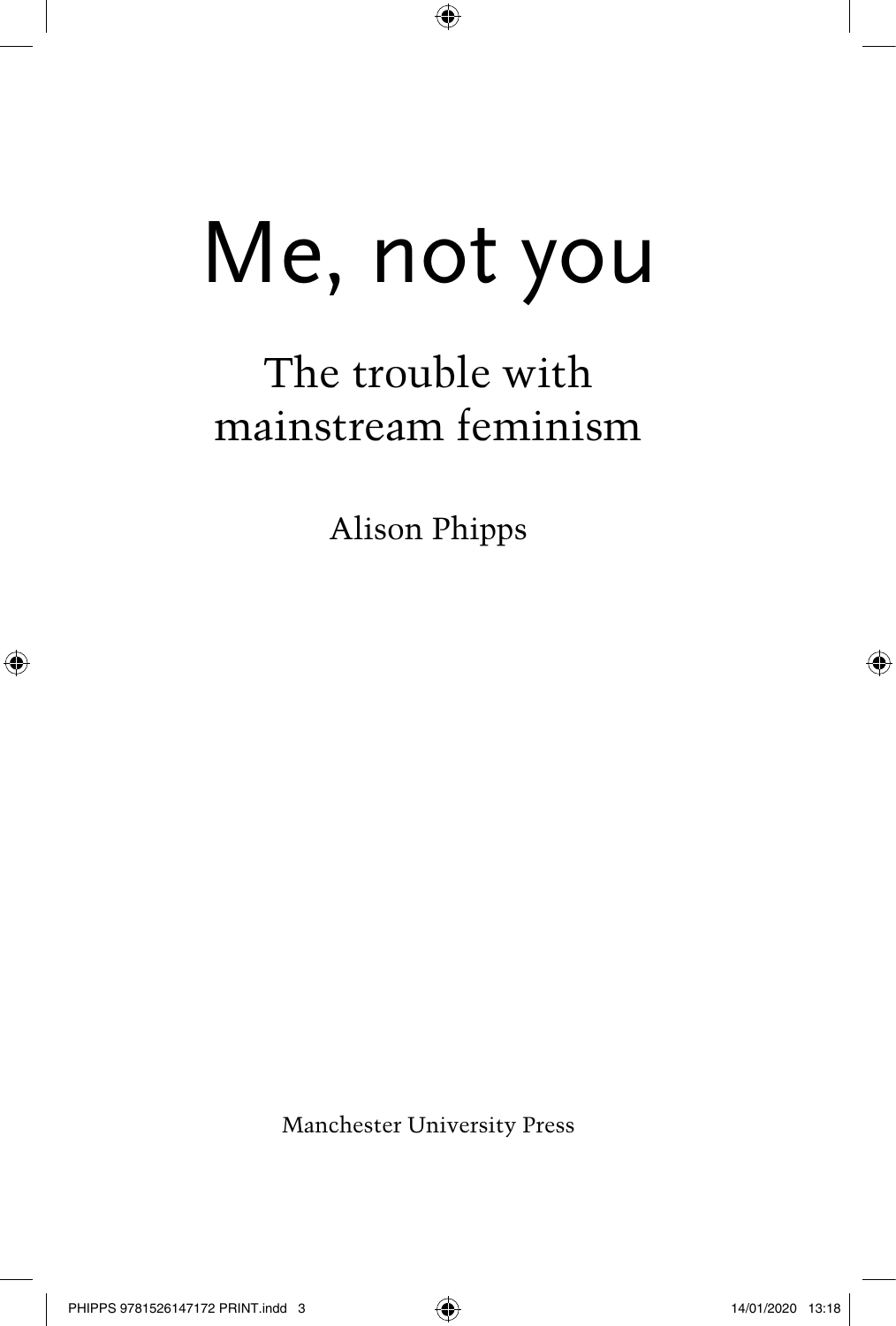Copyright © Alison Phipps 2020

The right of Alison Phipps to be identifed as the author of this work has been asserted by her in accordance with the Copyright, Designs and Patents Act 1988.

⊕

Published by Manchester University Press Altrincham Street, Manchester M1 7JA www.manchesteruniversitypress.co.uk

British Library Cataloguing-in-Publication Data A catalogue record for this book is available from the British Library

ISBN 978 1 5261 4717 2 hardback

First published 2020

◈

The publisher has no responsibility for the persistence or accuracy of URLs for any external or third-party internet websites referred to in this book, and does not guarantee that any content on such websites is, or will remain, accurate or appropriate.

Typeset by Servis Filmsetting Ltd, Stockport, Cheshire Printed in Great Britain by Bell and Bain Ltd, Glasgow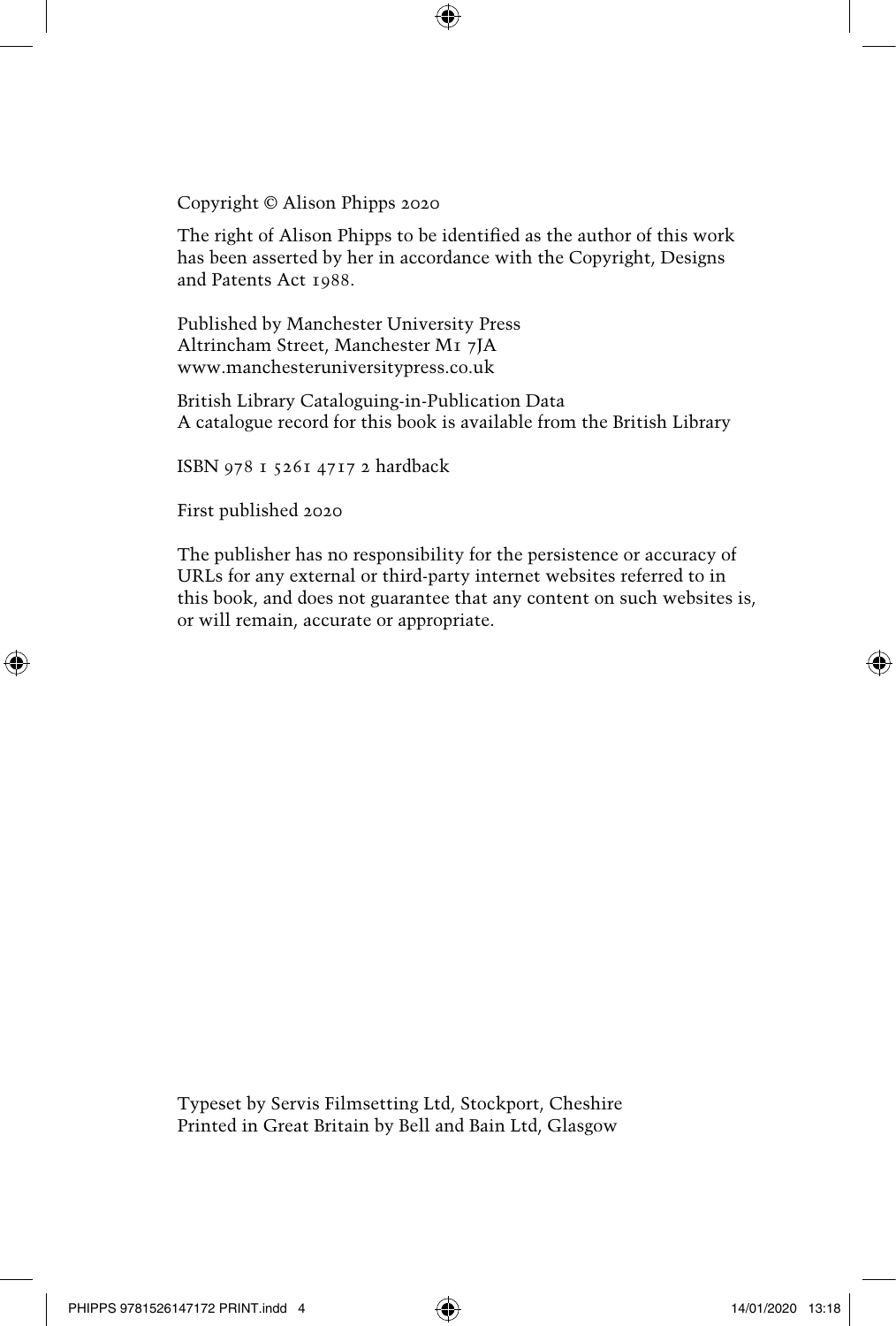# **Contents**

 $\bigoplus$ 

| Acknowledgements                 | V1         |
|----------------------------------|------------|
| Introduction                     | Т          |
| I Gender in a right-moving world | Ι2         |
| 2 Me, not you                    | 35         |
| 3 Political whiteness            | 57         |
| 4 The outrage economy            | 82         |
| 5 White feminism as war machine  | <b>IO9</b> |
| 6 Feminists and the far right    | 133        |
| Conclusion                       | 160        |
| <b>Notes</b>                     | I72        |
| Index                            | 197        |

 $\bigoplus$ 

 $\bigoplus$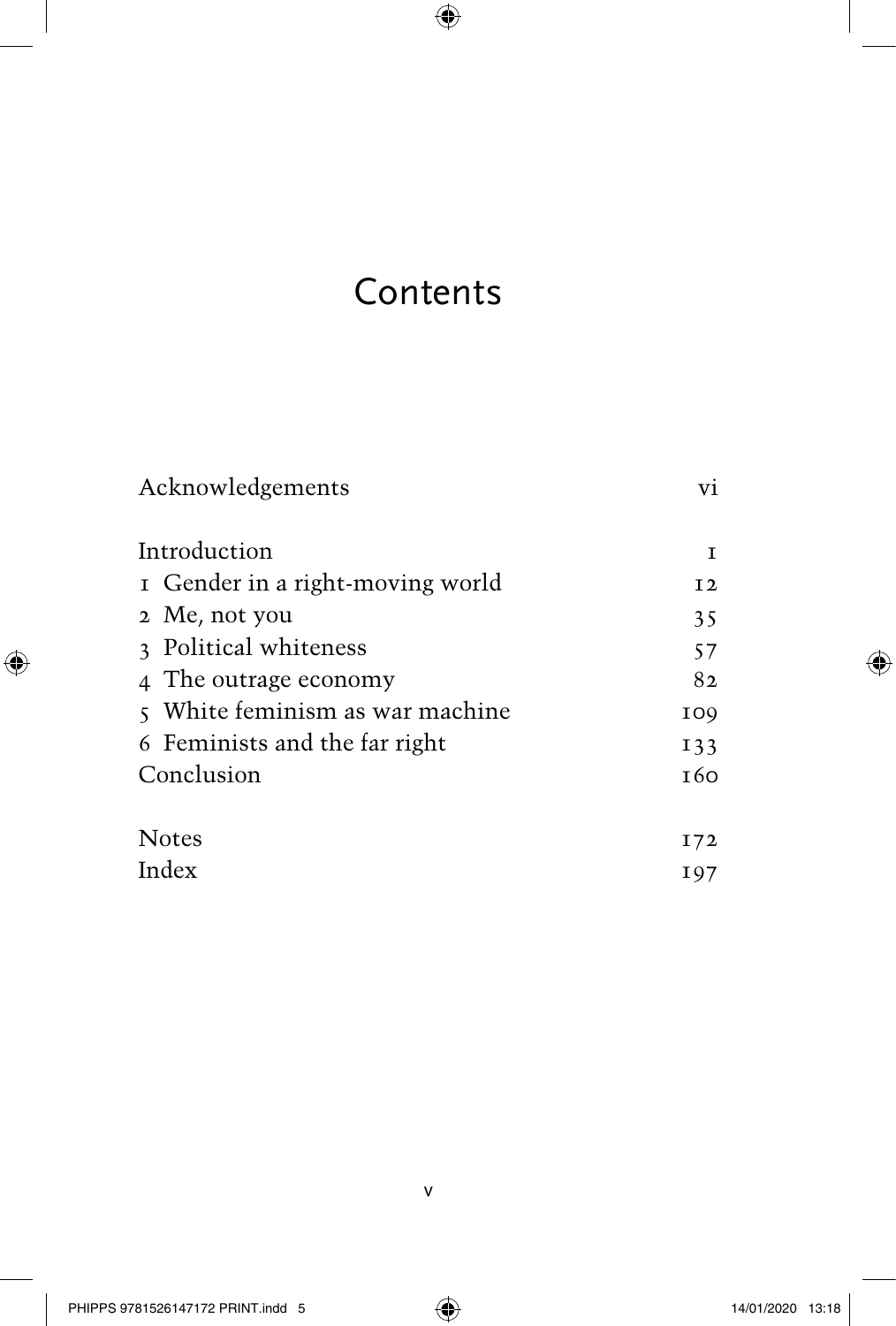# Acknowledgements

⊕

I want to give heartfelt thanks to the many women I have collaborated with in my research on sexual violence: gathering data, developing ideas, trying to change cultures that are almost impossibly resistant to change. Liz McDonnell and Jess Taylor are dear colleagues and even dearer friends: facing challenges is much easier when you do it together. There is a reason why the acronym for our project Changing University Cultures is CHUCL – when doing a difficult job, a bit of levity goes a long way. Thanks also to Vanita Sundaram, Pam Alldred, Naaz Rashid, Gemma North, Gillian Love, Susuana Amoah, Erin Shannon, Tiffany Page and Isabel Young. There are many more who have facilitated my scholarship and infuenced my thinking, for which I am very grateful.

There are too many other comrades and teachers to mention, and if I try to write a comprehensive list there will always be people left out. So I am just going to name a handful of women who have inspired me: Mariame Kaba, Sara Ahmed, Molly Smith and Juno Mac. Thank you for challenging me with your words and works,

vi

⊕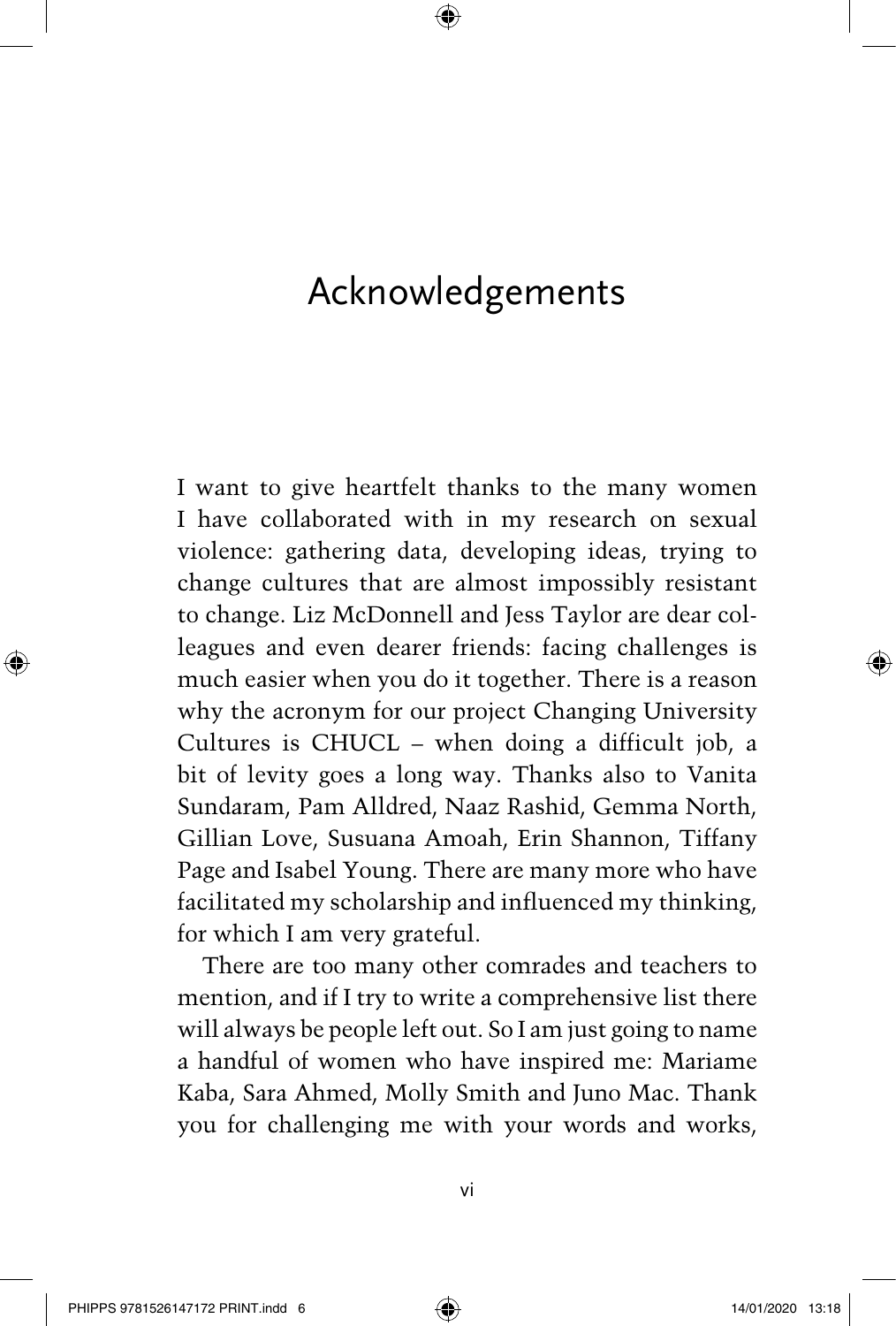#### **Acknowledgements**

⊕

whether you meant to or not. Thanks to the many trans people and sex workers on Twitter, the majority of whom do not even feel safe enough to use their real names, who have reached out to me and shared experiences and ideas. Thanks to my Sussex colleagues and comrades in the fght for a trans-inclusive feminist academia: Hannah Mason-Bish, Lizzie Seal, Marie Hutton and Claire Annesley, to name a few. Thanks to my students and especially those on the Gender Studies MA, who have taught me something new during every one of the last sixteen years. Special thanks to Patrick Strudwick, my old friend and partner in crime, who stops me being completely cynical about the media and who I still feel privileged to know. Little did we know that our shared travels through Manchester's gay village in the mid-1990s would endure in political form.

This book could not have been written without Jan. It could not have been written without Caitlin and Johann, even though (and because) they are young enough to be blissfully unaware of most of the issues it covers. It has also been built on the labour of others who help with my life-making including (but not restricted to) Becky, Sarah, Sheena, my Mum and Dad, and the many women (and a few people of other genders) who take care of my children while I work. The soundtrack (of course) has been provided by Prince. Sussex University has given me time and resources, amazing colleagues and the freedom to follow my own scholarly path. Parts of this manuscript have been published in earlier forms, in the journals

vii

⊕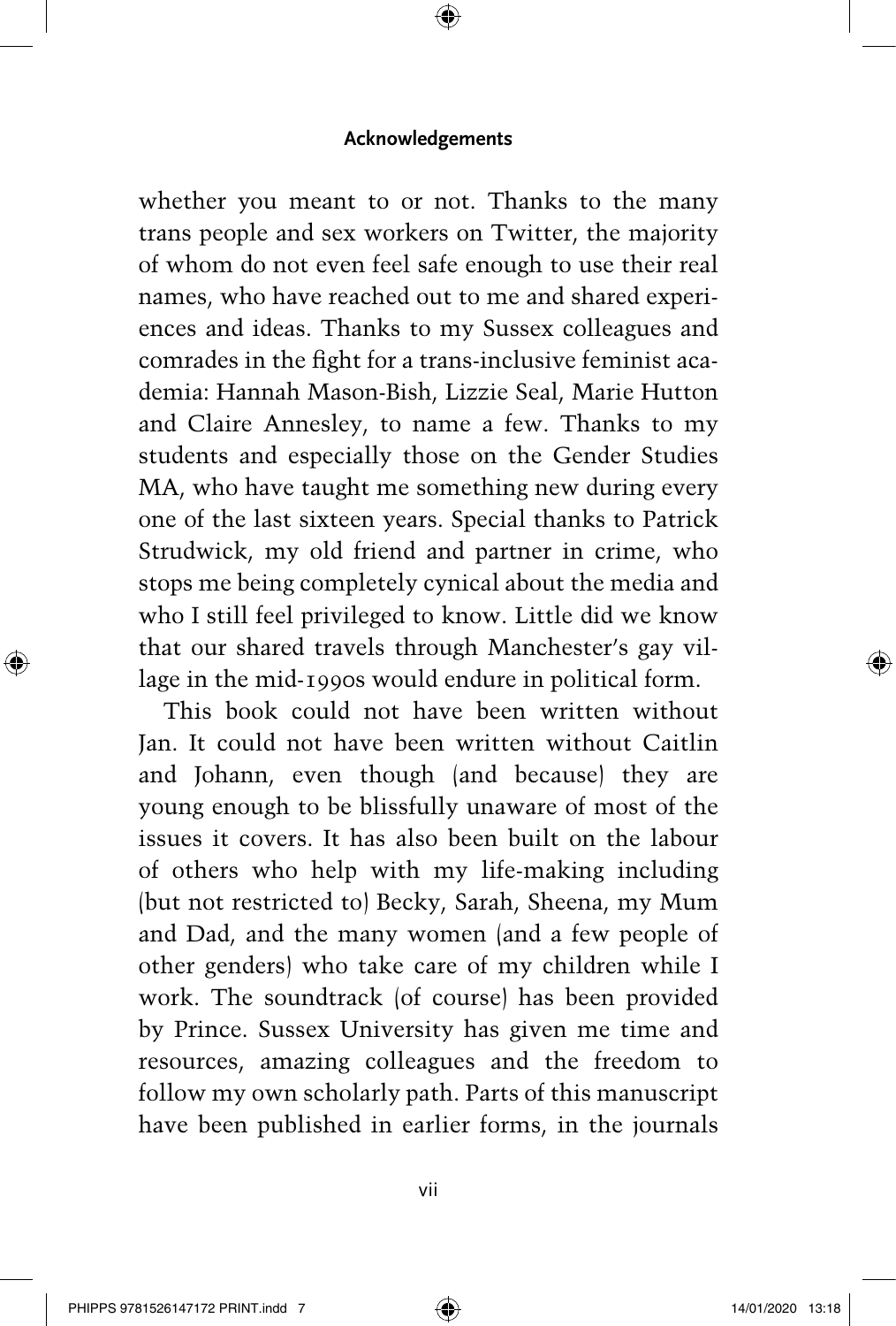⊕

*Feminist Formations*, *Feminist Theory, Gender and Education*, *Journal of International Women's Studies* and *Soundings*. I thank these publications heartily for supporting and publishing my work.

Manchester University Press has been wonderful, and especially Tom Dark who has been supportive, encouraging and responsive: everything I could have wanted in an editor. Thanks also to Rob Byron, Lianne Slavin, Chris Hart and Andrew Kirk, and to Tanya Izzard for the index. I would like to thank the three anonymous reviewers who commented on the proposal and manuscript so generously and constructively. Any errors that remain are entirely my own.

This book is dedicated to all the amazing Black feminists who have spent their time and energy educating white feminists about white feminism, while also developing the rich ideas and politics which are central to my analysis. In grateful recognition of their labour, I am donating all royalties I receive to projects by and/or for Black women, in the UK and overseas, which focus on sexual violence. These include, but are not restricted to, Black Women's Rape Action Project, Imkaan, Sistah Space and Southall Black Sisters in England; Shakti Women's Aid in Scotland; BAWSO in Wales; Black Women's Blueprint, Incite, and Survived and Punished in the US; the Mirabel Centre in Nigeria; the Survivors Fund in Rwanda; Thohoyandou Victim Empowerment Programme in South Africa; Lawanci in South Sudan; and The Consent Workshop in Canada, Ghana, Nigeria, and Saint Vincent and the Grenadines.

viii

⊕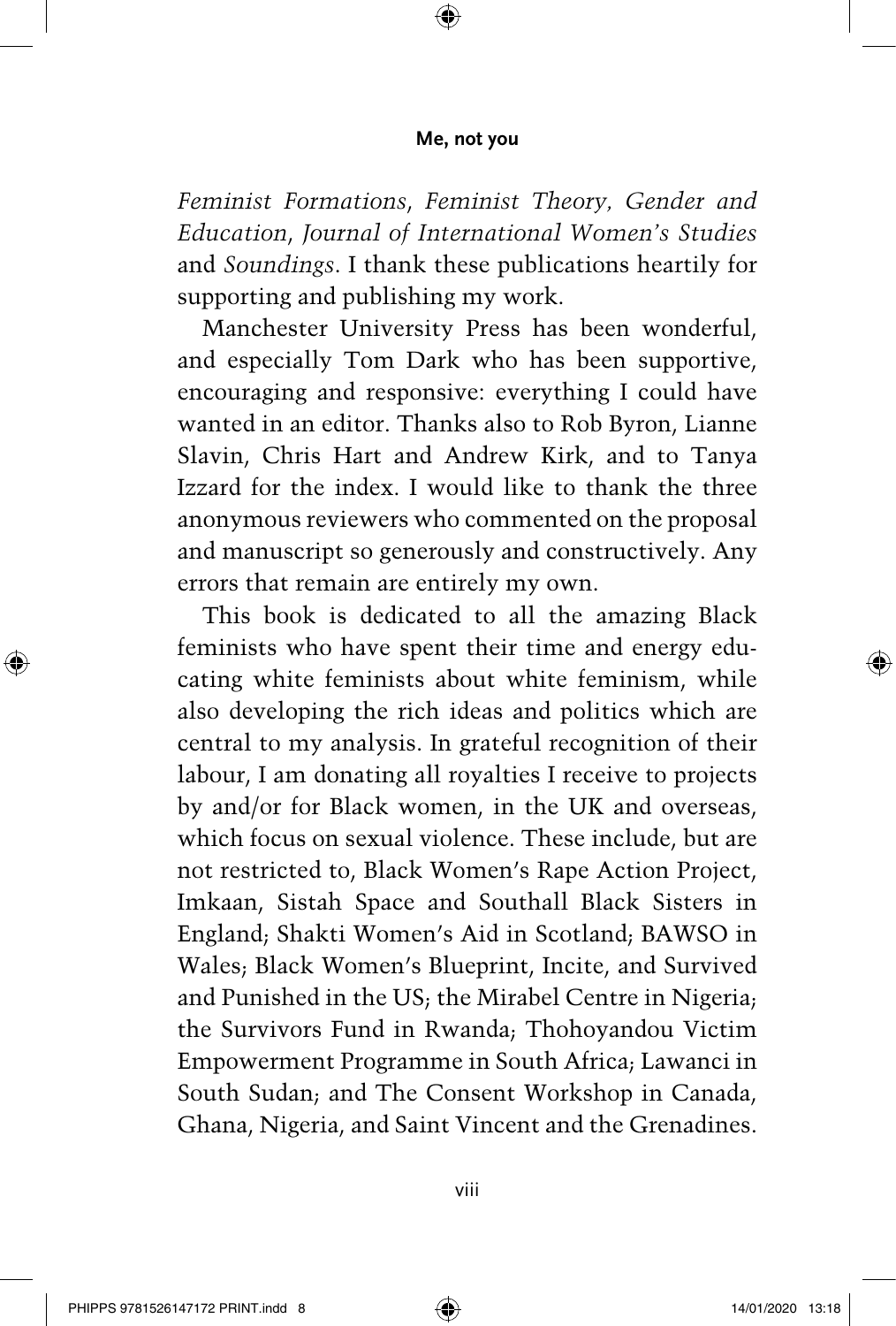# Introduction

⊕

In November 2017 the Alianza Nacional de Campesinas, representing 700,000 female farmworkers and women in farmworker families across the US, wrote a letter of solidarity to the Hollywood women at the centre of #MeToo. 'We do not work under bright stage lights or on the big screen', the letter said. 'We work in the shadows of society in isolated felds and packinghouses that are out of sight and out of mind.' Nevertheless, it continued, 'we believe and stand with you'. The question left unasked, taken up in discussions in the days that followed, was 'will you believe and stand with *us*?'

This question inspired the Time's Up initiative, a legal defence fund to help women in all industries fght sexual harassment. The frst meeting was held at the home of actor Jessica Chastain – other white actors involved included Reese Witherspoon, Natalie Portman, Nicole Kidman, Amber Tamblyn, Jennifer Aniston and Margot Robbie. But women of colour were also at the forefront from the start. The founders of Time's Up included National Women's Law Center

1

PHIPPS 9781526147172 PRINT.indd 1 14/01/2020 13:18

⊕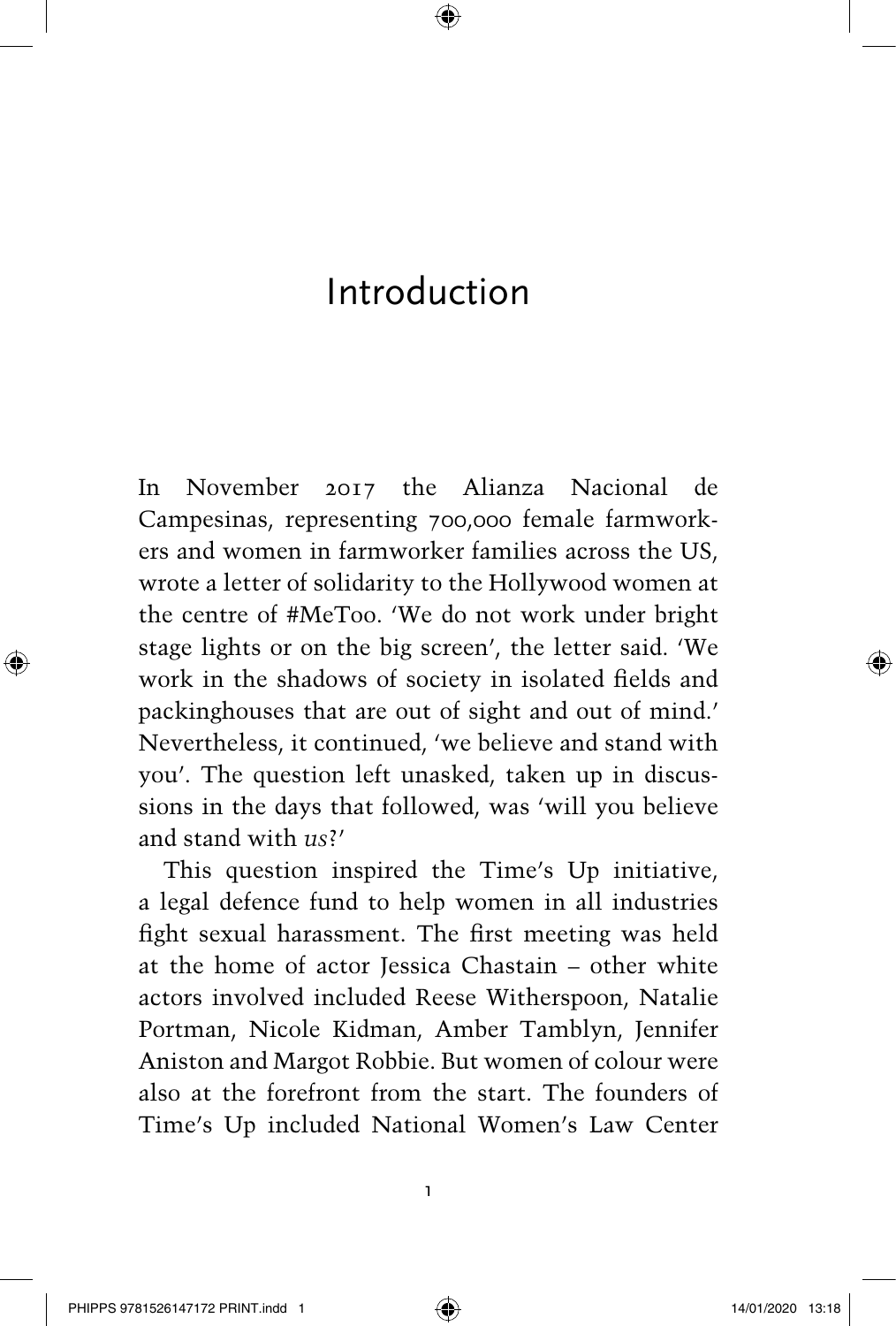⊕

president Fatima Goss Graves, producer Shonda Rhimes, actors Rashida Jones, America Ferrara, Eva Longoria, Lena Waithe and Kerry Washington, and director Ava DuVernay. Its frst CEO was the former Atlanta city councilwoman and WNBA president Lisa Borders. In 2018 Time's Up awarded \$750,000 in grants to 18 organisations across the US supporting low-wage workers.

The profle of women of colour in such a mainstream initiative made Time's Up a departure from the norm. Nevertheless, it was criticised for being an 'exclusive club' and concentrating too much on white celebrities. It was also accused of using activists of colour as window dressing: for instance, at the 2018 Golden Globes, when eight white Hollywood stars each took an activist (including #MeToo founder Tarana Burke and Alianza Nacional de Campesinas president Mónica Ramírez) as their 'plus ones'. Time's Up occupies a complex position in a feminist mainstream dominated by white and privileged women. Even when women of colour are in leadership roles, the pull of whiteness is strong.

This is the trouble with mainstream feminism, encapsulated in the title of my book: 'Me, Not You'. This is, of course, a play on #MeToo. The #MeToo movement, started as a programme of work by Black feminist and civil rights activist Tarana Burke in 2006, went viral as a hashtag eleven years later after a tweet by white actor Alyssa Milano. And mainstream movements such as #MeToo have often built on and

2

⊕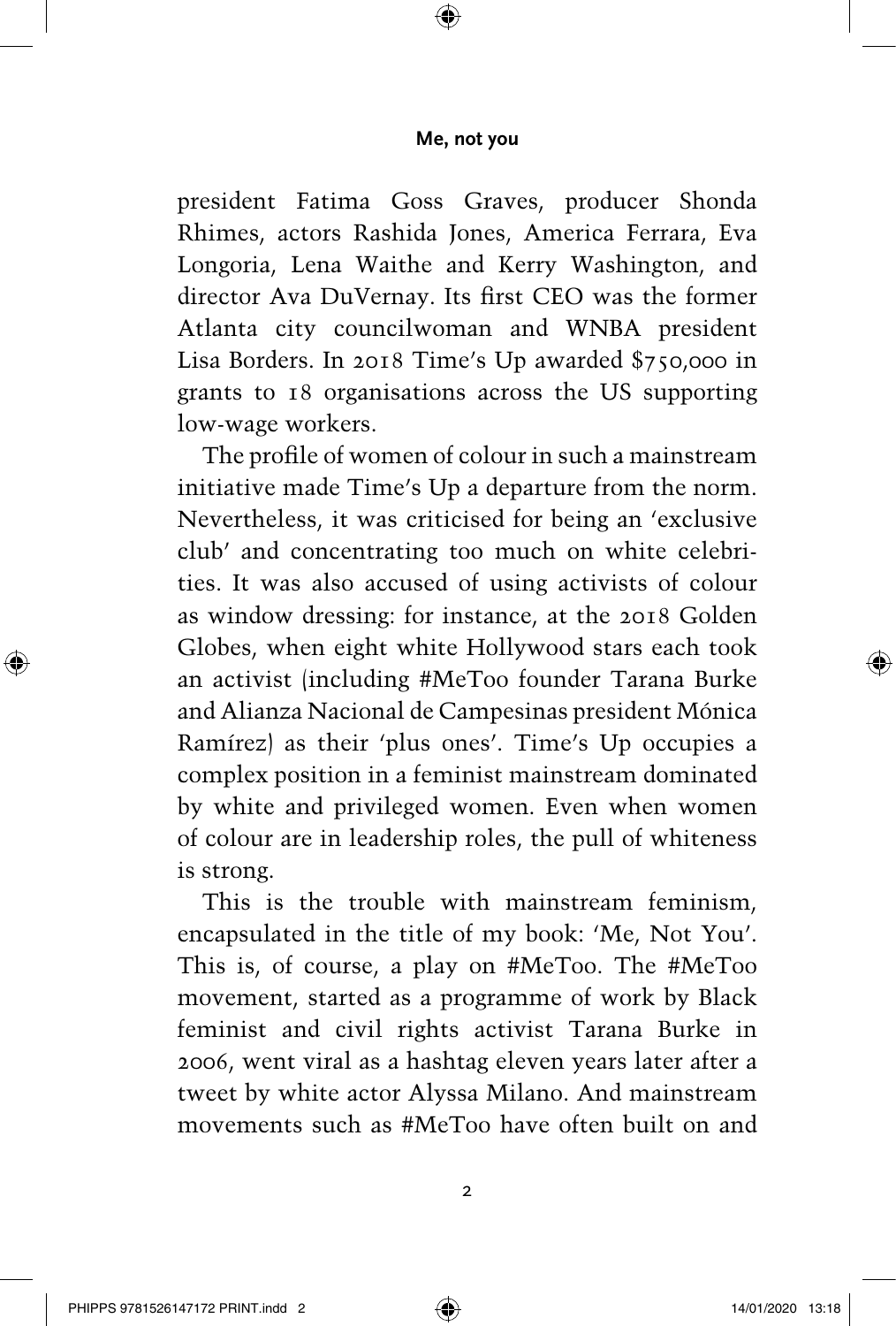#### **Introduction**

⊕

co-opted the work of women of colour, while refusing to learn from them or centre their concerns. Far too often the message is not 'Me, Too' but 'Me, Not You'. And, as I will write, this is not just a lack of solidarity. Privileged white women also sacrifce more marginalised people to achieve our aims, or even defne them as enemies when they get in our way.

#MeToo is a movement about sexual violence, most of which is perpetrated by cisgender men. This book is also about violence – especially the violence we can do in the name of fghting sexual violence. When I say 'we', I mainly mean white women and white feminists. This book is addressed to my fellow white feminists; although it is dedicated to Black feminists, they will not need to read it.1 For feminists of colour, the arguments I make here will probably be nothing new (and I hope this book will help ease the burden of constantly having to explain whiteness to white women).<sup>2</sup>

The 'Me' in the book's title also refers to me, a white feminist writing about white feminism. Some of the views I write about I have previously held; some of the dynamics I write about I have participated in myself (and might again in future, despite my best intentions). I am ambivalent about writing about whiteness: I am concerned, as some readers might also be, that in critiquing whiteness from within, I am trying to absolve myself of my own. I am worried that I am trying to be one of the 'good white people', who perform what feminist scholar Sara Ahmed calls a 'whiteness that is anxious about itself' and see that as anti-racist action.3

3

⊕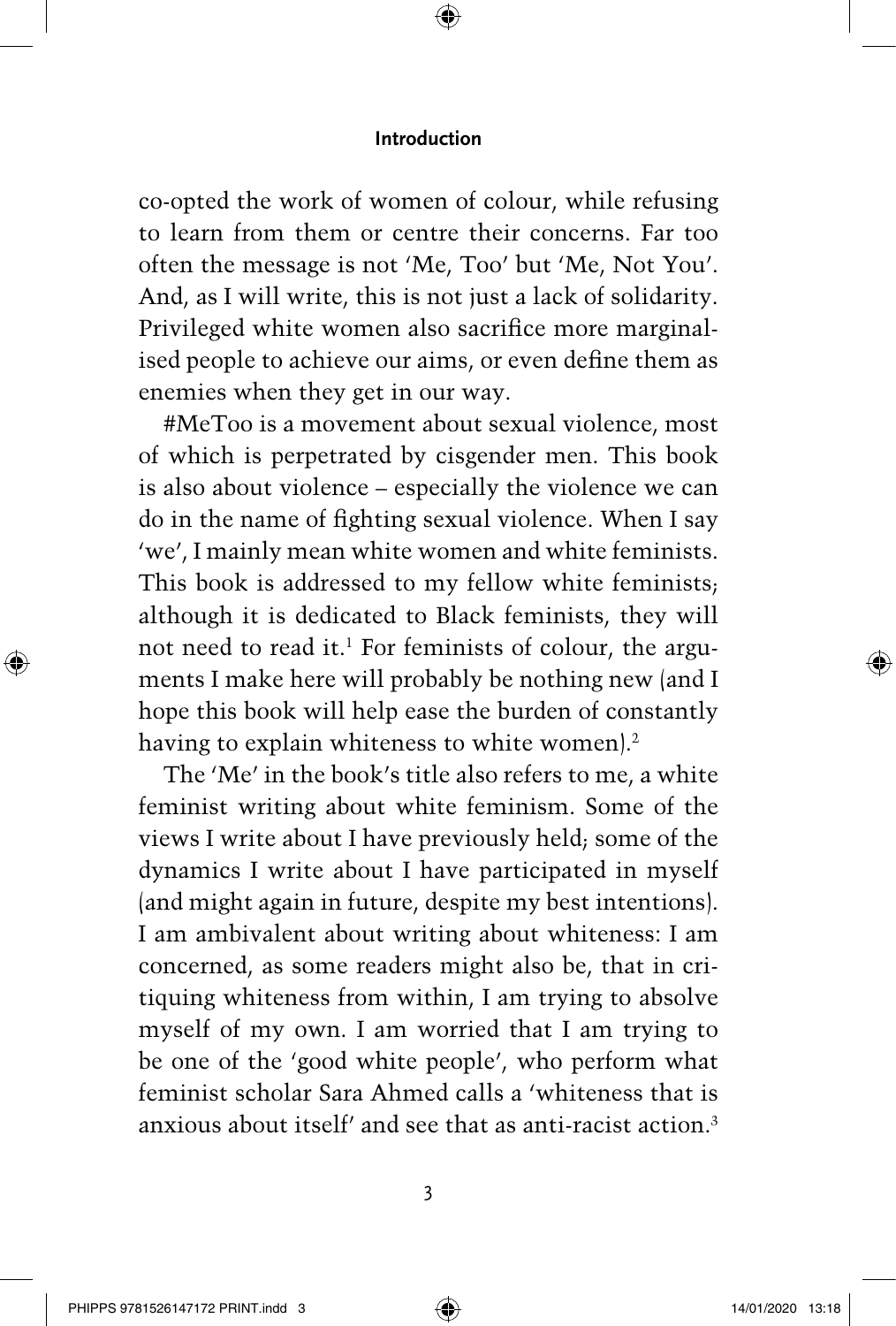⊕

And deep down, that might be the case. Whiteness is wily: white supremacy is so embedded in our psyches that we end up doing it even while we claim (and believe) it is what we oppose. You are entitled – even invited – to make up your own minds about my motivations. But regardless of why you think I have written it, I hope you fnd something in this book of value. And if not, I am happy to be told I am wrong: knowledge is always partial, and we learn through dialogue with one another.

My analysis of mainstream feminism comes from ffteen years of research on, and activism around, sexual violence.4 I am a white academic in this feld, with all the privileges that entails. But my experience of it has been ambivalent and complex. I experience class anxiety in academia. My politics tend to differ from those of many other scholars and activists in my area, as well as (in other ways) from those of my family of origin. I am what Sara Ahmed would call a 'willful child': I do not fit in.<sup>5</sup> I am also a queer woman with non-paradigm experiences of sexual trauma. To understand all these things, I have repeatedly turned to the words and actions of Black feminists and other feminists of colour, trans women and sex workers (and women who ft two or more of these categories). Their ideas are what Ahmed would call my feminist bricks – it has been my privilege to spread some mortar between them.<sup>6</sup>

4

⊕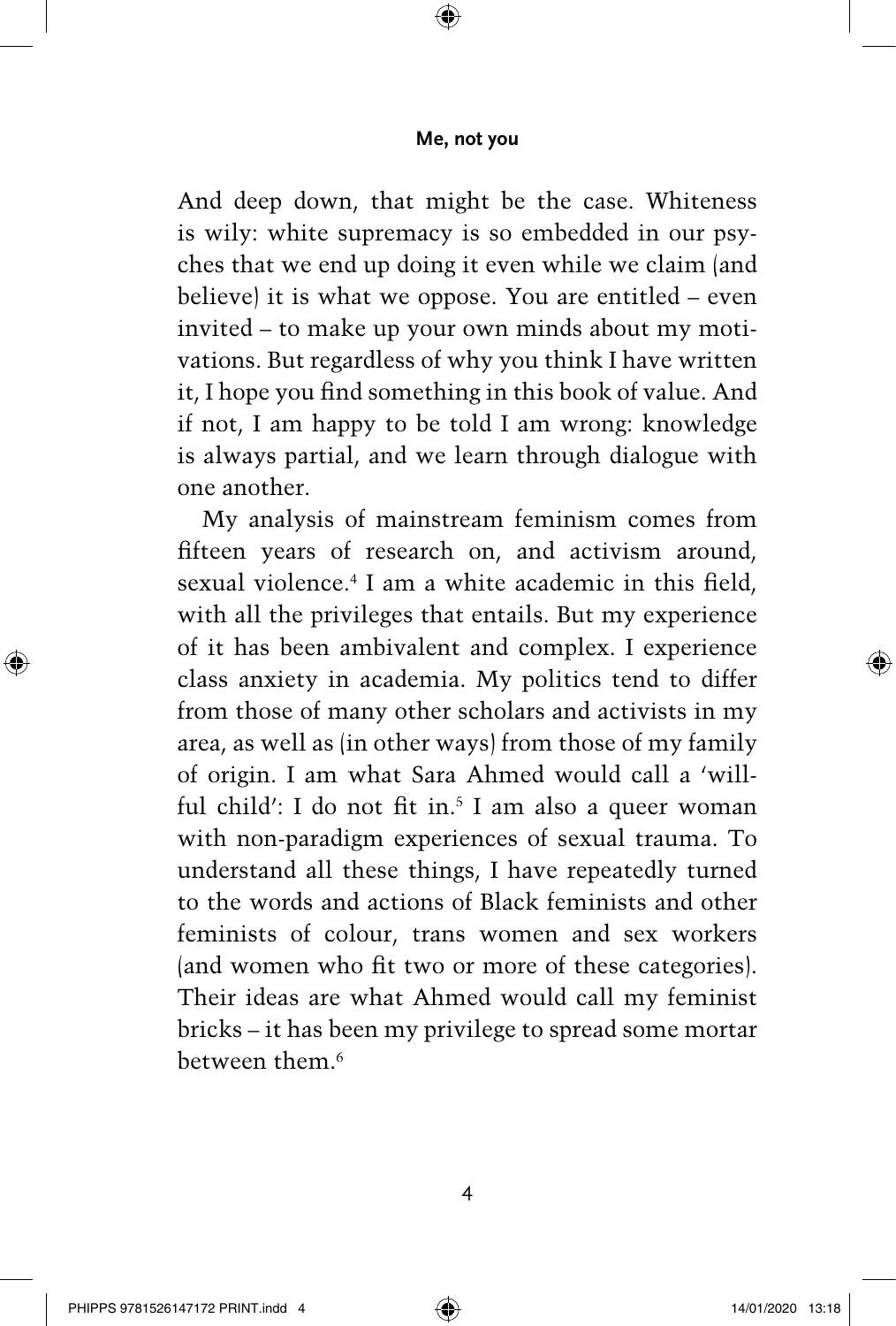#### **Introduction**

⊕

### **What is 'mainstream feminism'?**

This is a book about mainstream feminism. And by this, I mean mostly Anglo-American public feminism. This includes media feminism (and some forms of social media feminism) or what media scholar Sarah Banet-Weiser has called 'popular feminism': the feminist ideas and politics that circulate on mainstream platforms.7 It also includes institutional feminism, corporate feminism and policy feminism: the feminism that tends to dominate in universities, government bodies, private companies and international NGOs. This is not a cohesive and unifed movement, but it has clear directions and effects. In other texts, it has been called 'neoliberal feminism', 'lean-in' feminism and 'feminism for the 1%'.8 This is because it wants power *within* the existing system, rather than an end to the status quo.

Mainstream feminism, exemplifed by campaigns such as #MeToo, tends to set the agenda for parliamentary politics, institutional reform and corporate equality work. It tends to be highly visible internationally, because Western media forms are dominant across the globe. This profle and infuence are the reasons why it is important to critique. But this mainstream movement is by no means the whole of feminist politics. I am aware that defning 'feminism' as white and privileged risks (re)constituting it as such, and I do not want to erase the fundamental contributions of feminists of colour. A founding assumption of this book is that the

5

⊕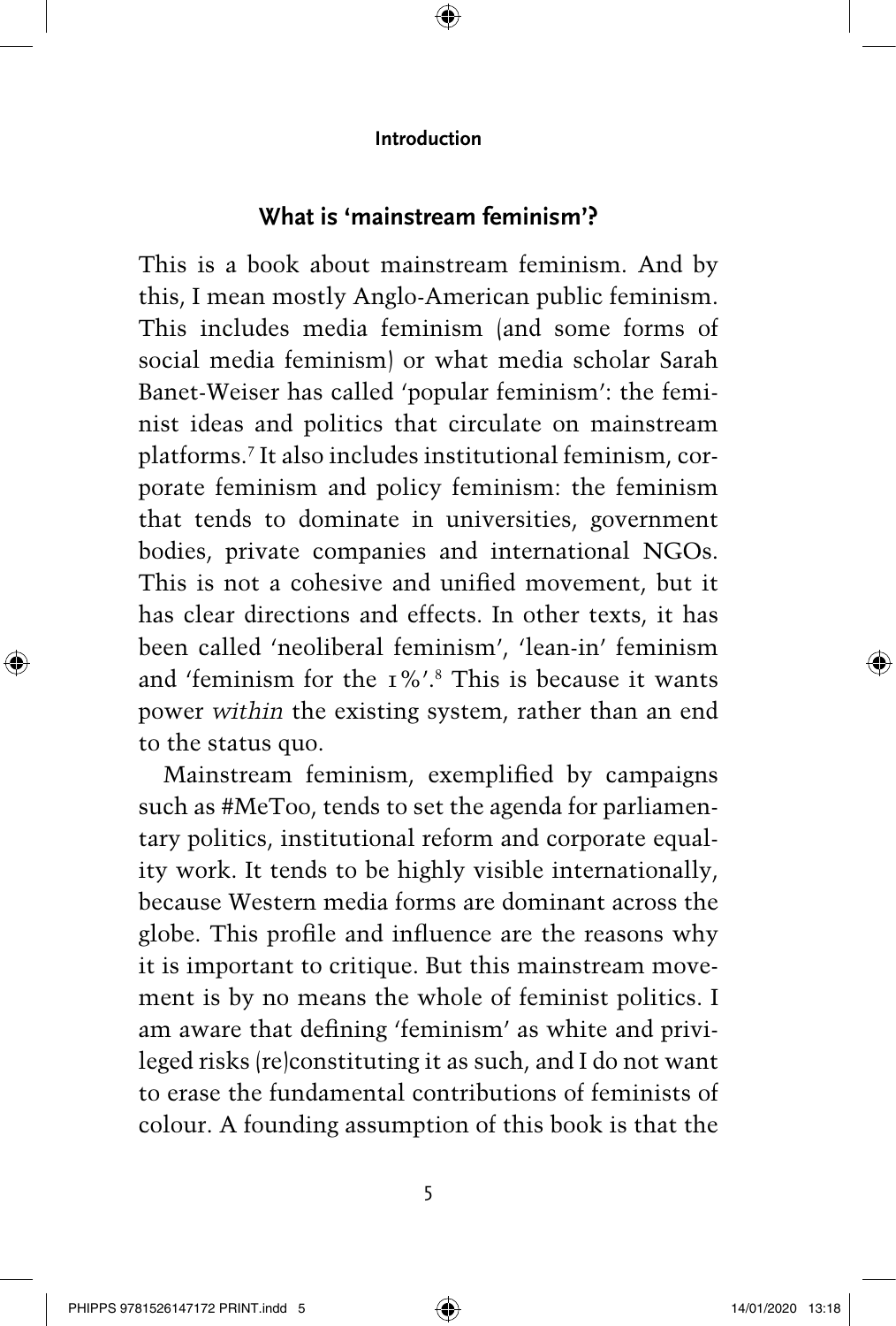⊕

mainstream Anglo-American movement is often taken to represent feminism, when in fact it does not.

White and privileged women dominate mainstream feminism. These demographics shape the movement's politics, but are perhaps partially hidden by monikers such as 'neoliberal feminism', 'popular feminism' and the rest. In contrast, this book centres race, giving an additional reading of the movement at a time when white supremacy is being violently reasserted. There is already increasing discussion of 'white feminism', used to denote a feminism that ignores the ideas and struggles of women of colour. This book is based on the concept of *political whiteness*, which describes a set of values, orientations and behaviours that go deeper than that. These include narcissism, alertness to threat and an accompanying will to power. And perhaps most crucially, they characterise mainstream feminism *and* other politics dominated by privileged white people. They link movements such as #MeToo with the backlashes against them. And they link more reactionary forms of white feminism with the far right.

Political whiteness tends to be visibly enacted by privileged white people (but can cross class boundaries), and can also be enacted by people of colour because it describes a relationship to white supremacist systems rather than an identity *per se*. It is produced by the interaction between supremacy and victimhood: the latter includes the genuine victimisation at the centre of #MeToo and similar movements, and the imagined

6

⊕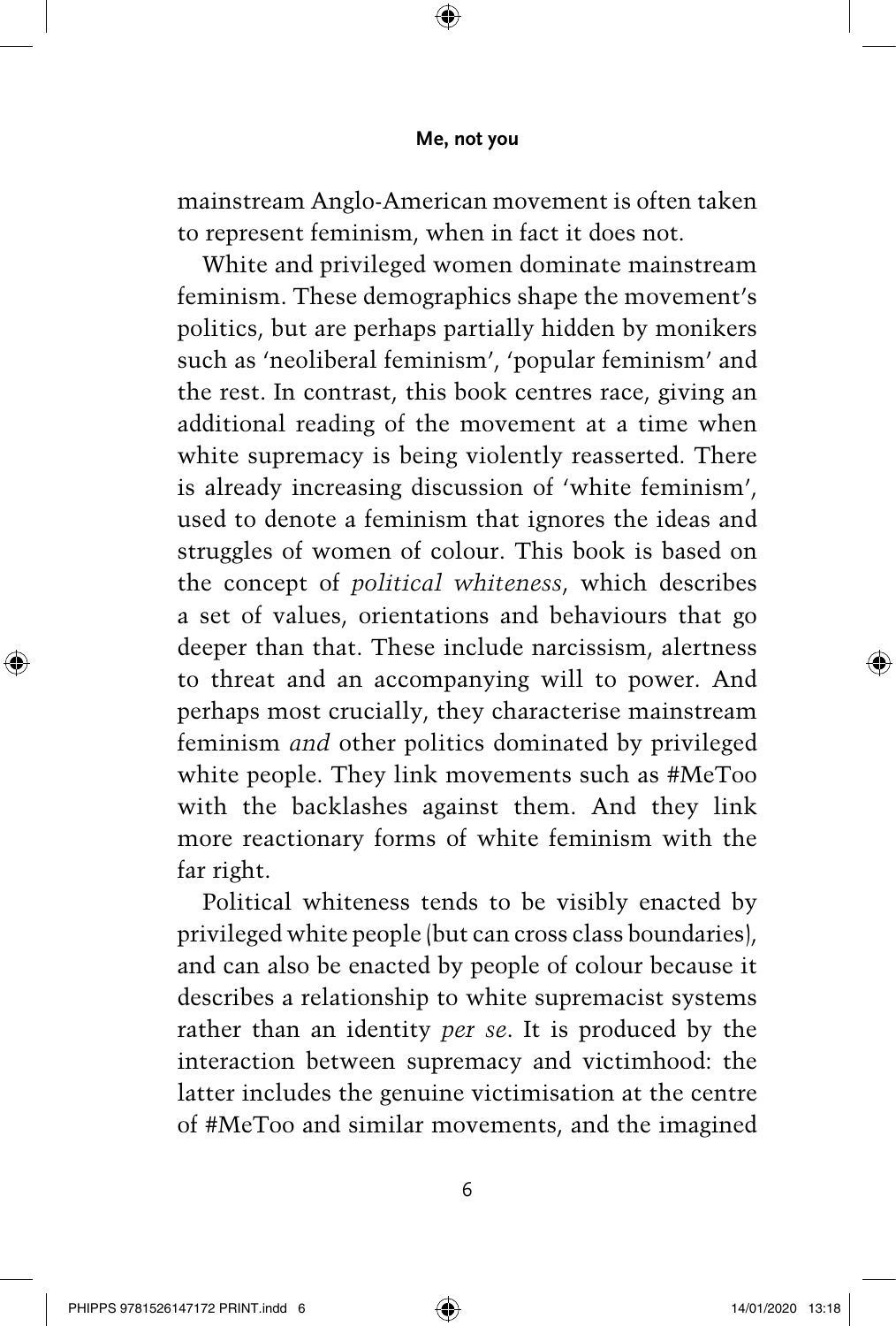#### **Introduction**

⊕

victimhood of misogynist, racist and other reactionary politics. I am not denying that mainstream feminism is rooted in real experiences of oppression and trauma. I am not saying that these experiences do not deserve to be taken seriously. But I am asking: how are these experiences politicised, and what do they do?

## **Sexual violence in the intersections**

My analysis of mainstream feminism is grounded in the principle of intersectionality. Developed by Kimberlé Crenshaw and other Black feminist scholars, this refers to the complex relationships that make up our social world<sup>9</sup> – relationships between categories such as race, class and gender, and between the associated oppressions of racism, classism and sexism. These are produced by intersecting systems: heteropatriarchy, racial capitalism and colonialism.

Patriarchy refers to the domination of women by men. This pre-dates capitalism (at least in the West), but capitalism embedded it by separating production and reproduction and making women responsible for the latter. Capitalism relies on social reproduction – creation of and care for human life – but doesn't want to foot the bill. Historically, white bourgeois homemakers were confned, unpaid, to the private sphere. Working women have been (and are) over-represented in the low-status and low-paid caring professions which also reproduce human life. And even if they are family breadwinners, women perform the bulk of domestic

7

⊕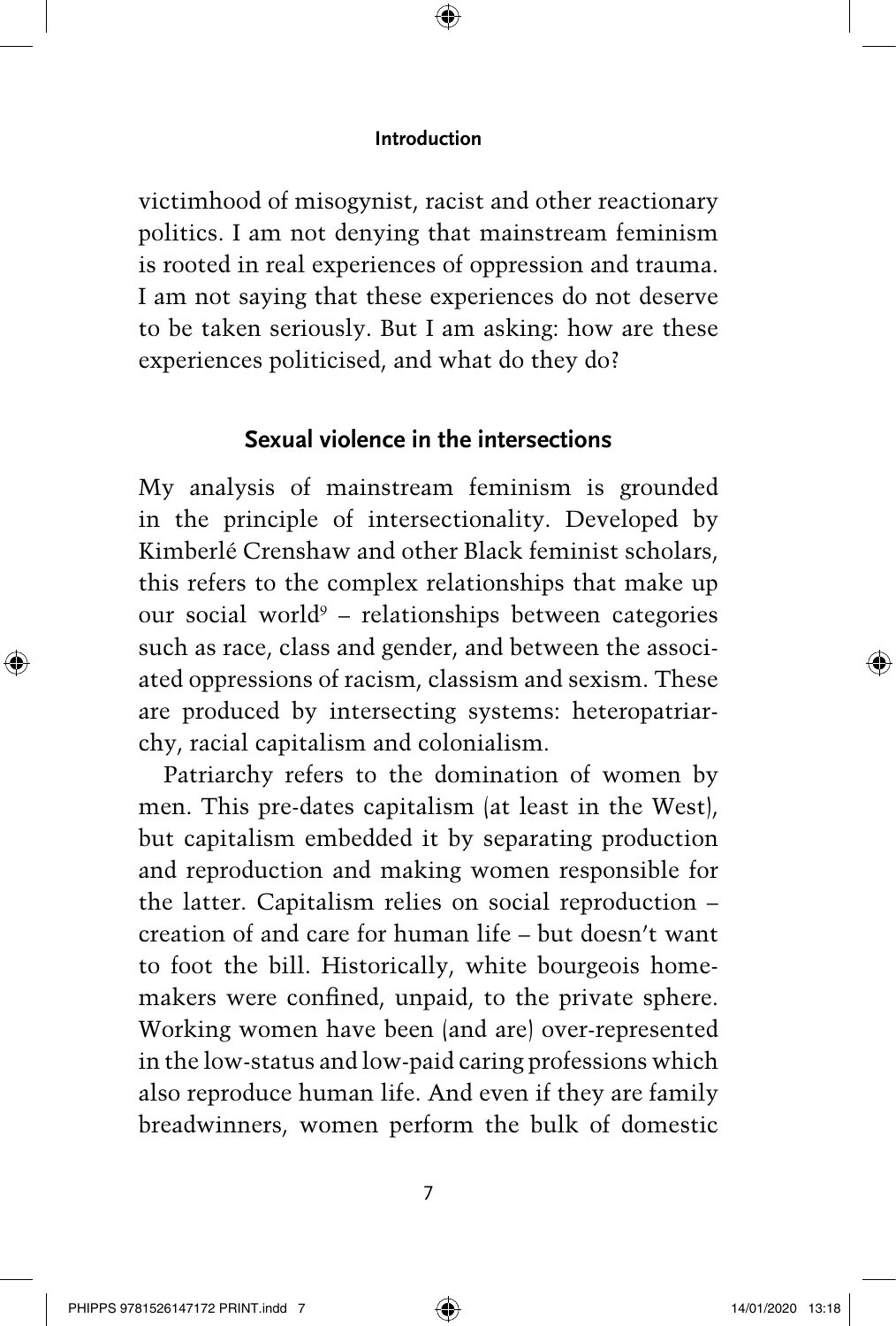⊕

labour with little or no help from capital. Because we are seen as hardwired to care, as sociologist Maria Mies argues, our labour is exploited as if it is a 'natural' resource.10 Women's work is not viewed as real work: it exists in the realm of 'love', not money. This is how capitalist patriarchy constructs gender.

Capitalist patriarchy is heteropatriarchy: it relies on the heterosexual nuclear family as an economic and reproductive unit. And as capitalism began to expand from the ffteenth century onwards, European colonialism and settler-colonialism exported this model of social organisation into most of the world. Common lands were subdivided into family plots; colonised people were defned as 'less-than-human' because they did not conform to the bourgeois nuclear family and its gendered separation of roles. Capitalism also was and is racial capitalism. It is built on the appropriation of Indigenous lands, enslavement of populations, and the ongoing exploitation of people of colour (women especially) as 'expendable' units of production and both biological and social reproduction.<sup>11</sup>

Racial capitalism does not just create inequality based on categories such as class, race, gender, disability, age and nation – it *relies* on it. To maintain a stratifed system, to ensure that the economically privileged can monopolise resources, some people must be relegated to marginalised economic or reproductive roles. Others must be placed outside the system completely – stripped of their humanity, to be dispossessed and eventually done away with.

8

⊕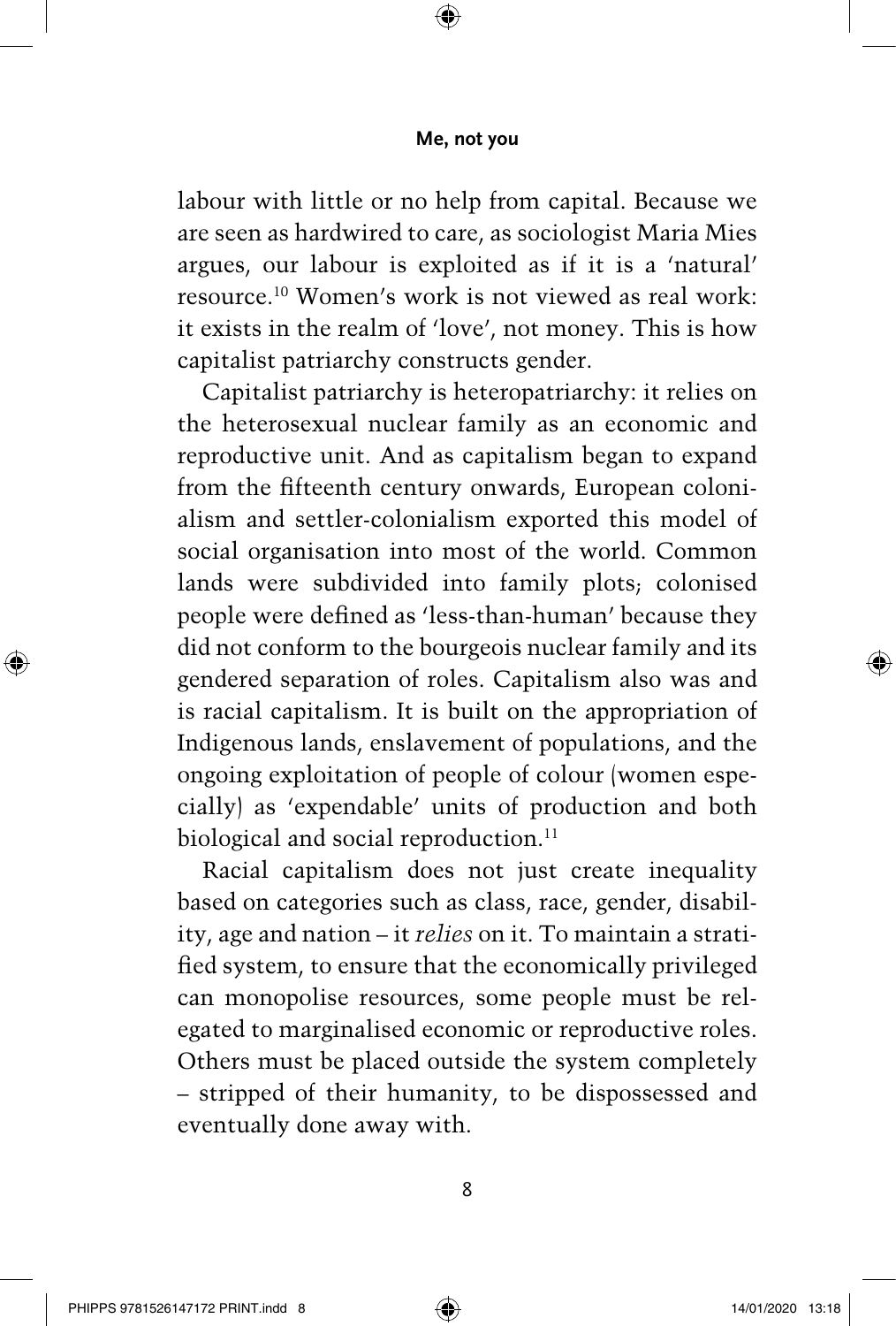#### **Introduction**

⊕

Violence against women is a pivot for the intersecting systems of heteropatriarchy, racial capitalism and colonialism. It results from the tussle for material and emotional resources, between commodity production and the reproduction of human life. Men's domination of women, essential to social reproduction, is achieved through violence and the threat of it: at home, in the workplace and on the streets. Racial capitalist development relied on forced reproduction via the rape of enslaved women, and coerced reproduction via the expectation that women in general would create and care for the workforce.12 The 'primitive accumulation' of racial capitalism violently dispossessed women of land, resources and power to put them under men's control, making them more vulnerable to violence (and this continues in neo-colonial contexts).13 Sexual violence is a form of terrorism that supports economic expansion. It kept (and keeps) conquered, enslaved and dispossessed populations in line.

But terror can also be generated through maiming and killing men of colour and impoverished white men accused of raping bourgeois white women. And it is this fact that mainstream feminist movements tend to minimise or forget. In colonial Australia, rape was a 'violation of female purity' punishable by death – politicians insisted that this was necessary to keep both Indigenous men and 'disreputable' white men under control. The story of the 'white woman of Gippsland', said to have been held against her will by Kurnai people in the 1840s, justifed further brutalisation and

9

⊕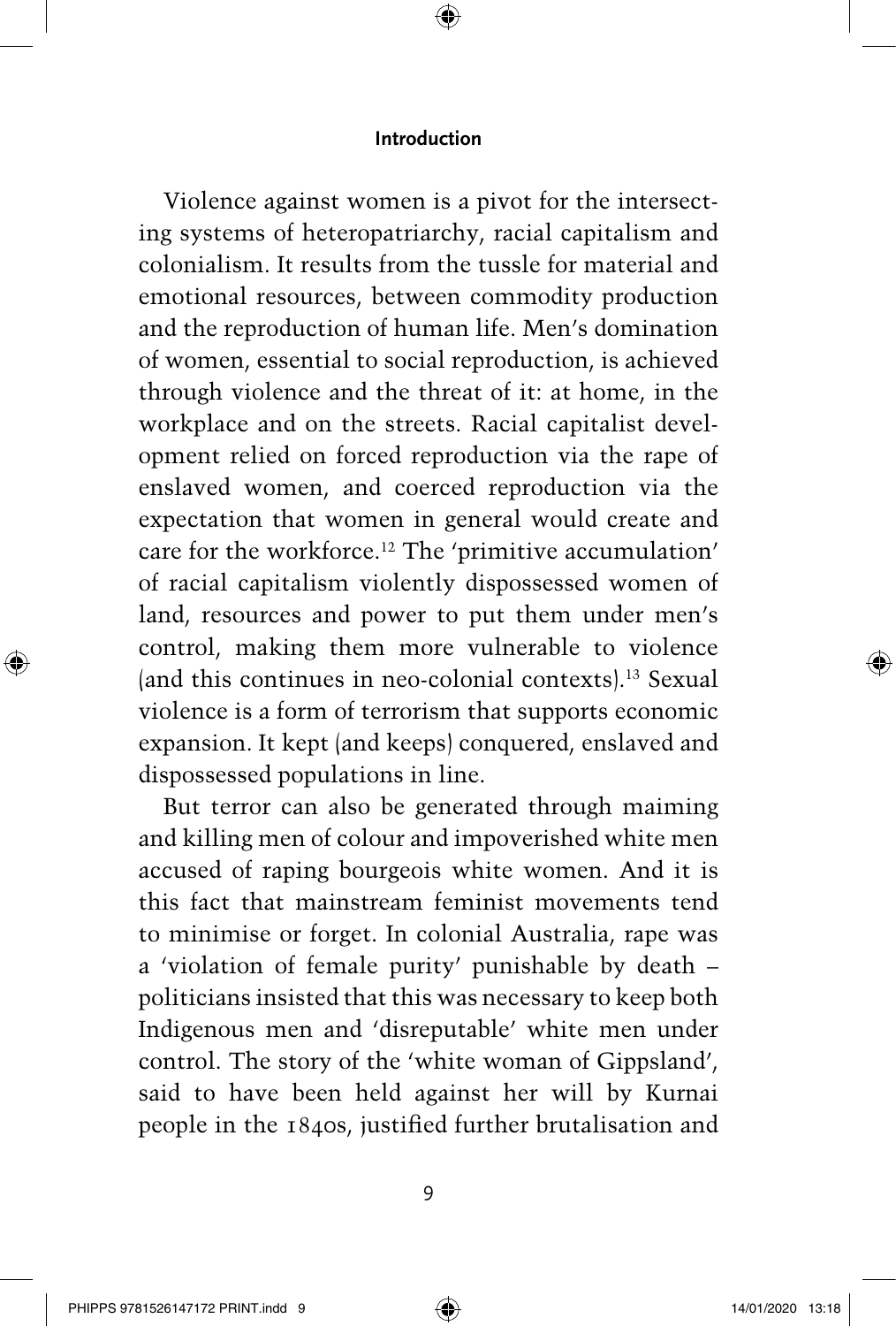⊕

dispossession of Indigenous Australian communities that had already been brutalised and dispossessed.14 Following Lincoln's 1863 Emancipation Proclamation, white Americans used lynchings to terrorise and control free Black people. Rape of a white woman was one of the most common pretexts. And murder could escalate to massacre. In 1921 between 100 and 300 Black people in Greenwood, Tulsa, were killed by white mobs in a matter of hours after a Black man was falsely accused of raping a white woman in an elevator.<sup>15</sup>

A key premise of this book is that acts, threats *and allegations* of sexual violence are all tools of oppression. Sexual violence is terror; so is the way it is tackled and policed. And (white) 'women's safety' is used to justify violence against marginalised communities. This is a challenge for mainstream feminist movements against sexual violence, which are dominated by bourgeois white women.

This leads to the other key premise of this book: being a victim and being a perpetrator are not mutually exclusive. Bourgeois white women can be victims of sexual violence, but we are also perpetrators of race and class supremacy. Supremacy is expressed in the 'care chains' through which we exploit poorer women, often migrants and women of colour, to do the labour of social reproduction while we do more lucrative work. And it is expressed in the violence done in the name of 'protecting' us from violence, legitimating the hyper-exploitation and genocide of communities of colour.

10

⊕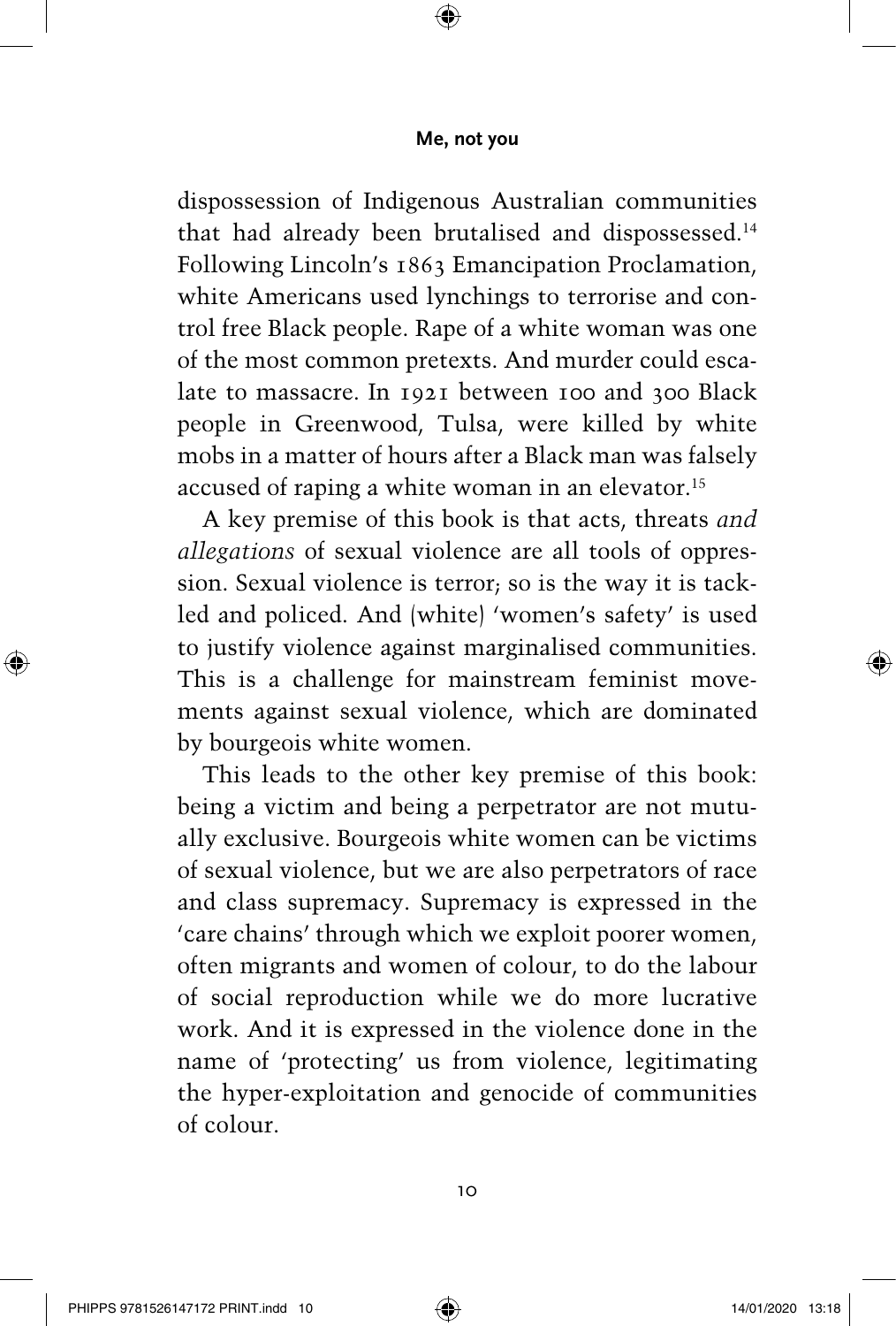#### **Introduction**

⊕

White women's 'protection' is also at the forefront in a world moving rapidly to the right. 'White power', in the form of ideological fascism, border regimes and hoarding of resources, is being reasserted in response to economic and ecological crisis. And the difficult and painful questions this raises for mainstream feminism are at the heart of this book. While I do not hope or pretend to answer all of them, I hope this text might be a companion for other white women who, like me, are interested in doing their feminism differently. If that is you, please read on.

⊕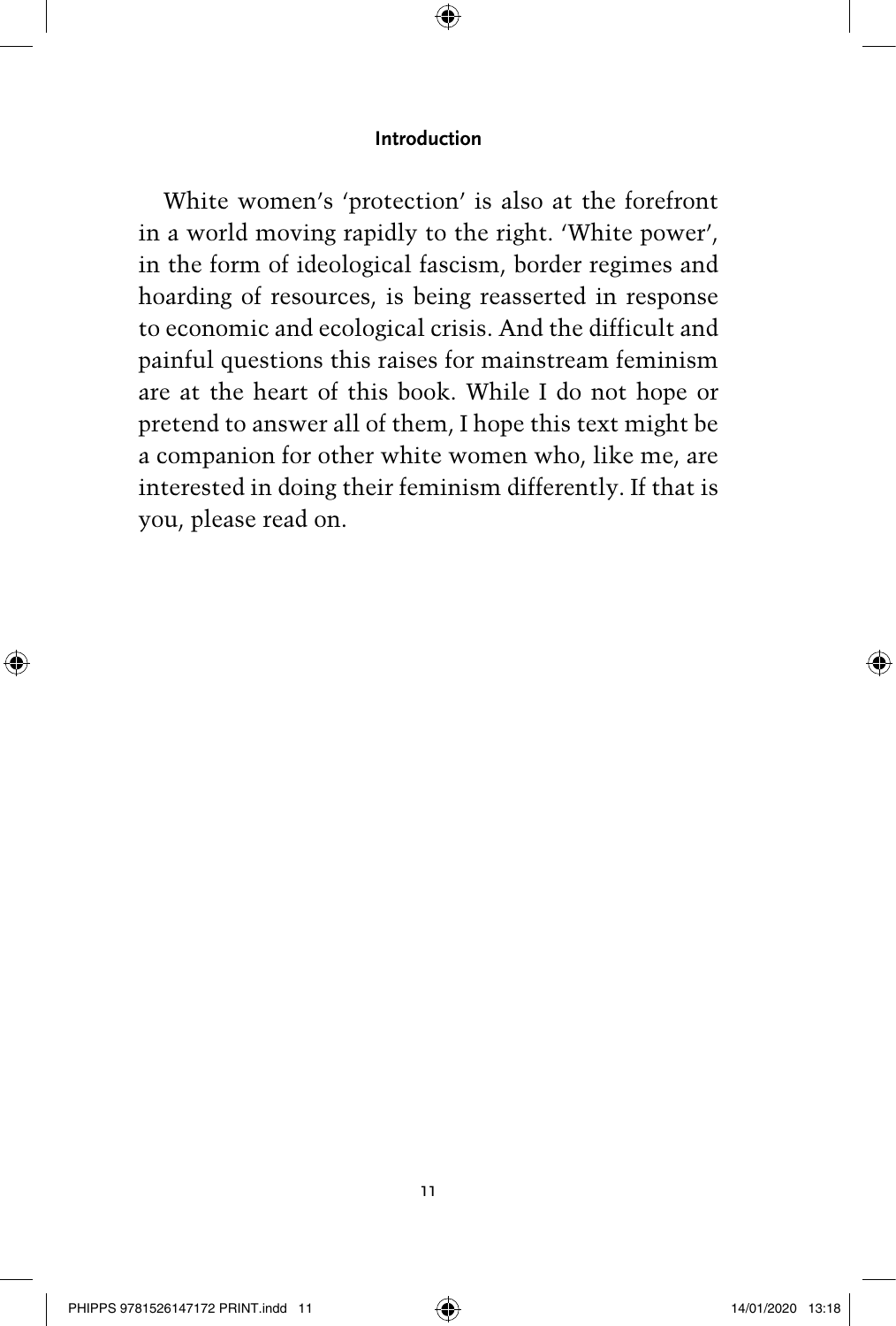## **Chapter 1**

⊕

# Gender in a right-moving world

The cover of *Time* magazine on 15 October 2018 was an illustration of Dr Christine Blasey Ford.<sup>1</sup> Artist John Mavroudis created it, using phrases from Ford's testimony to the Senate Judiciary Committee hearings on Brett Kavanaugh's confrmation to the US Supreme Court. These phrases were arranged into a striking image of Ford taking the oath. On her forehead is written 'seared into my memory'. This is how she described her experience, at the age of 15, of sexual assault by Justice Kavanaugh. It had happened, Ford said, at a small gathering of young people in the Bethesda/Chevy Chase area of Maryland. In an upstairs bedroom, Kavanaugh had climbed on top of her and tried to remove her clothes. She tried to yell for help. When she did, he put his hand over her mouth. 'This was what terrifed me the most,' she said, 'and has had the most lasting impact on my life. It was hard for me to breathe, and I thought that Brett was accidentally going to kill me.'

In front of a panel of eleven Republicans (all men) and ten Democrats (mostly men), Ford recounted how the

12

⊕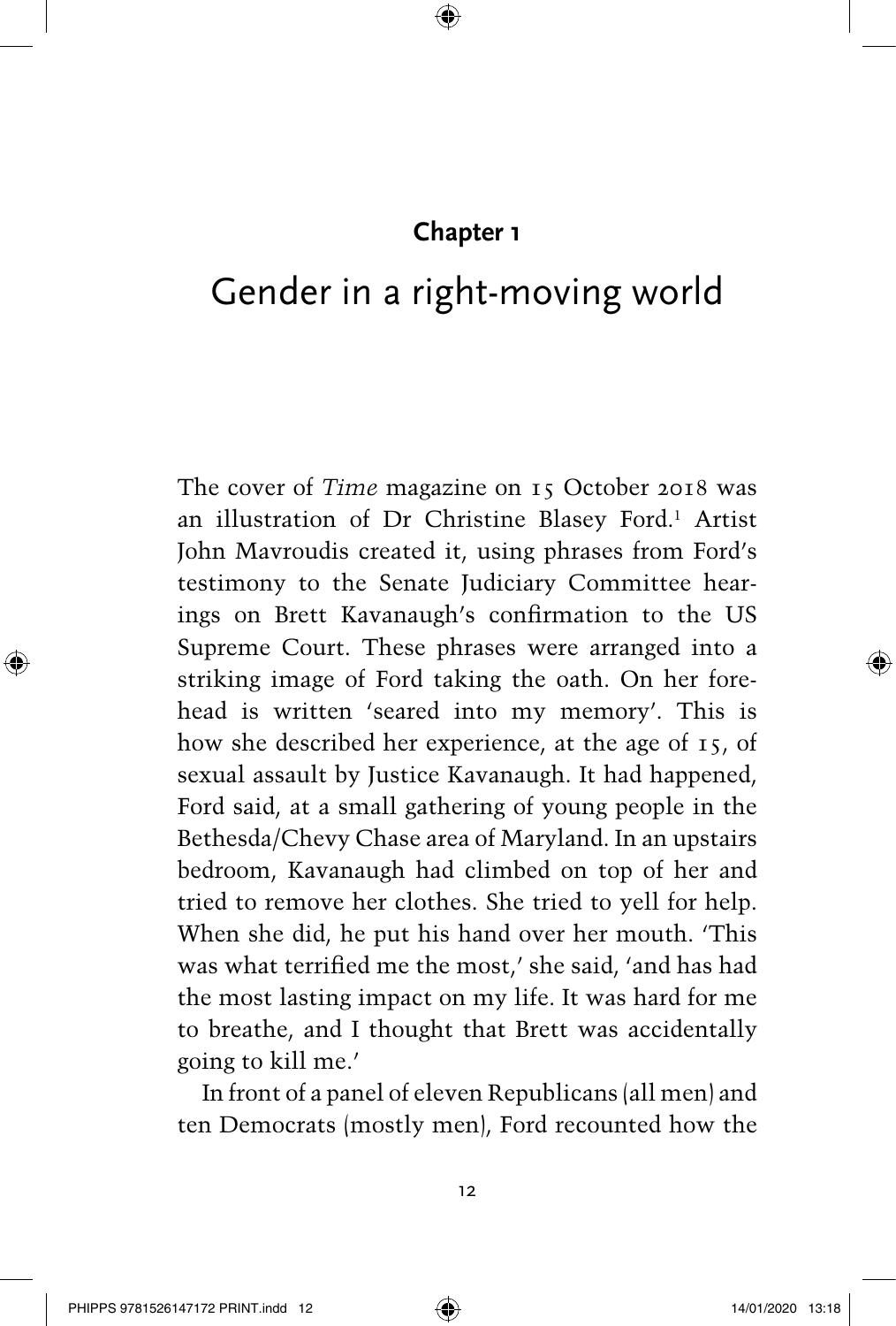⊕

assault had drastically altered her life. While remodelling the house she shared with her husband she had insisted on a second front door – a potential escape route. As she had explained why she needed one, she had described the assault to her husband in detail. She recalled saying at the time that 'the boy who assaulted me could someday be on the U.S. Supreme Court'. As a survivor of sexual violence, this phrase rings in my ears: it represents the right of powerful men to abuse women with impunity.

It was also clear, during the hearings, that impunity was what Kavanaugh and his supporters expected. His demeanour during his testimony was widely contrasted with Ford's – an image, circulated on social media, showed him snarling as he shouted into a microphone. He shouted a lot, in a long and irate speech in which he called the process a 'national disgrace' and a 'grotesque and coordinated character assassination' fuelled by 'anger about President Trump' and 'revenge on behalf of the Clintons'. He seemed like a man accustomed to getting his way.

And get it he did. Brett Kavanaugh was eventually confrmed as an Associate Justice of the Supreme Court, after a perfunctory delay. But Christine Blasey Ford's actions inspired an international wave of support. The hashtag #WhyIDidntReport trended on social media. Tarana Burke and other leaders of #MeToo published an open letter of solidarity, and another one was signed by more than 200 alumnae of Ford's high school. Ford was nominated for the John F. Kennedy

13

⊕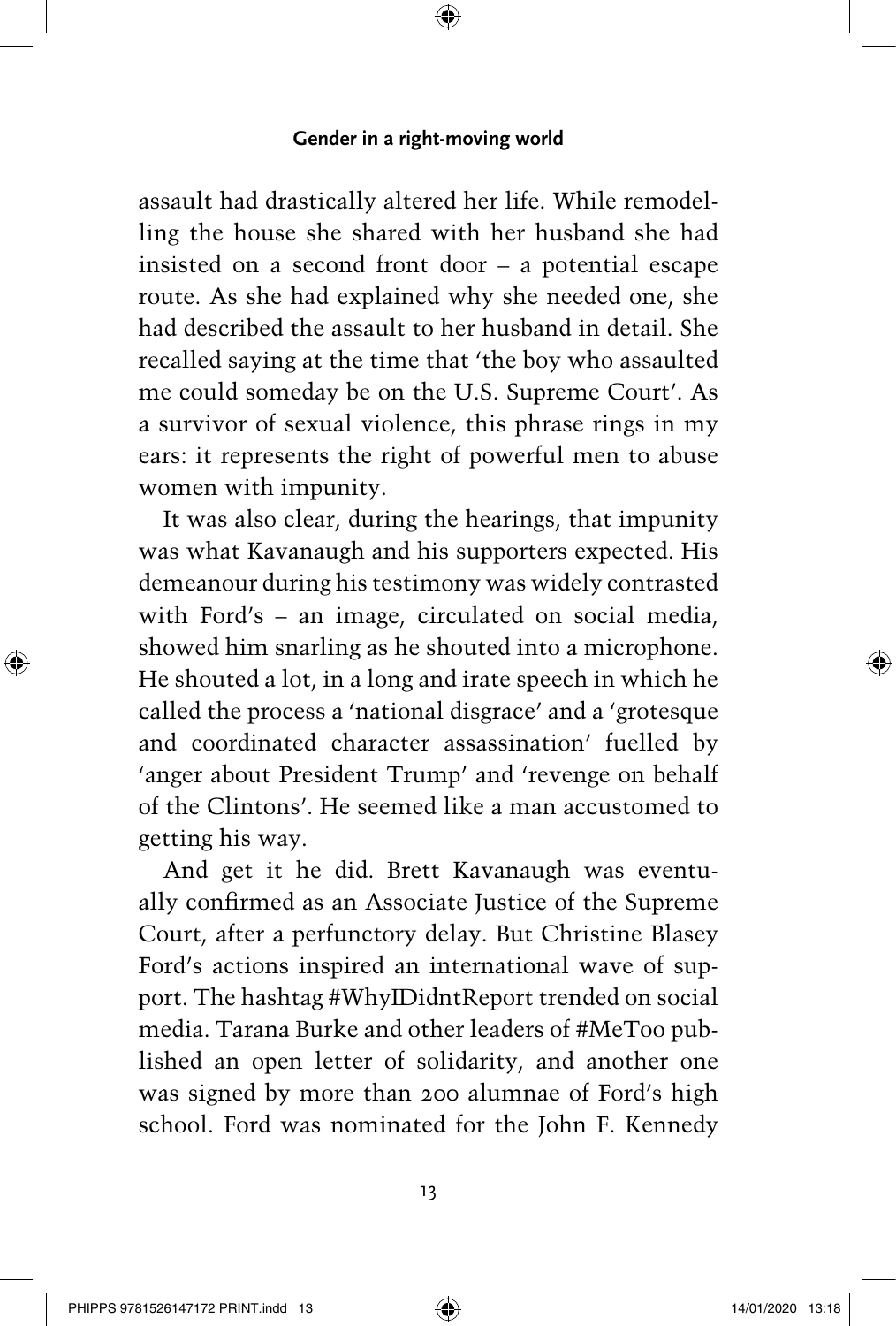⊕

Profle in Courage Award, named 'person of the year' by the anti-sexual-violence group Raliance, and shortlisted for person of the year by *Time*.

Ford was also compared to Professor Anita Hill, whose 1991 testimony during Justice Clarence Thomas's Supreme Court nomination hearings sparked a national discussion about sexual harassment. Hill accused Justice Thomas of repeatedly making unwanted advances towards her when she was his employee, frst at the Education Department and later at the Equal Employment Opportunity Commission. She also said he would often talk about sex in detail at work, describing pornography he had watched involving bestiality and rape. Like Ford's, Hill's testimony inspired a generation of women and survivors. In her autobiography *Speaking Truth to Power*, she wrote: 'To my supporters I represent the courage to come forward and disclose a painful truth – a courage which thousands of others have found since the hearing.'2

But the comparison between Anita Hill and Christine Blasey Ford can only go so far. Hill, a Black woman, had a much frostier reception than Ford did: even the National Association for the Advancement of Colored People (NAACP) announced that it would oppose Thomas's nomination 'with regret' (Thomas is also Black).3 Hill was questioned by a group consisting entirely of white men. In an interview at Stanford University eleven years later, she wondered how those men, and others, might have reacted if she had been 'white, blond-haired and blue-eyed'.4 That question was

⊕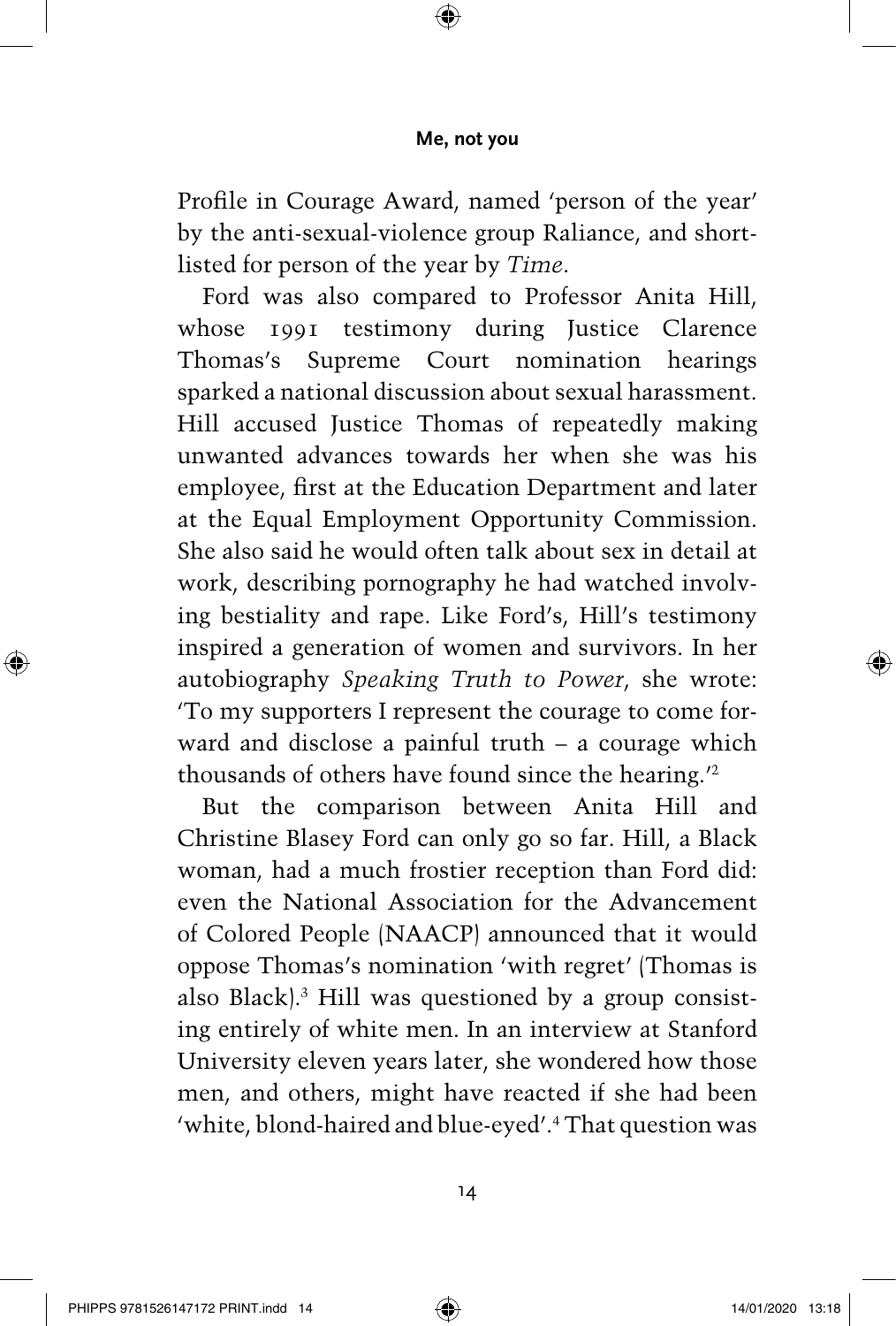⊕

at least partially answered by the reaction to Christine Blasey Ford. Even Donald Trump called Ford a 'fne woman' and 'very credible witness' (before mocking her at a rally in Mississippi).

Hill's experience refects what Moya Bailey and Trudy call 'misogynoir'.5 This is the blend of sexism and racism that shapes Black women's experiences and led Kimberlé Crenshaw to coin the term 'intersectionality'. The stereotype of the violent Black man, which means that men of colour are usually treated harshly, was weaponised in this case by Thomas. He famously called himself the victim of a 'high-tech lynching'. And in order to exonerate him, Hill was painted as a 'Jezebel' who had asked for what she got.

More than 1,600 Black women signed the Sisters Testify proclamation protesting the treatment of Hill. This was organised by African American Women in Defense of Ourselves, and printed as a full-page advertisement in the *New York Times* and elsewhere. Throughout US history, it said, Black women had been sexually stereotyped as 'immoral, insatiable, perverse; the initiators in all sexual contacts, abusive or otherwise'. These stereotypes – rooted in colonialism, in slavery, in segregation – created the idea that Black women could not be sexually assaulted.<sup>6</sup> 'As Anita Hill's experience demonstrates,' the proclamation said, 'Black women who speak of these matters are not likely to be believed.'

There is a gap of twenty-seven years between the allegations made by Professor Anita Hill and Dr Christine

15

⊕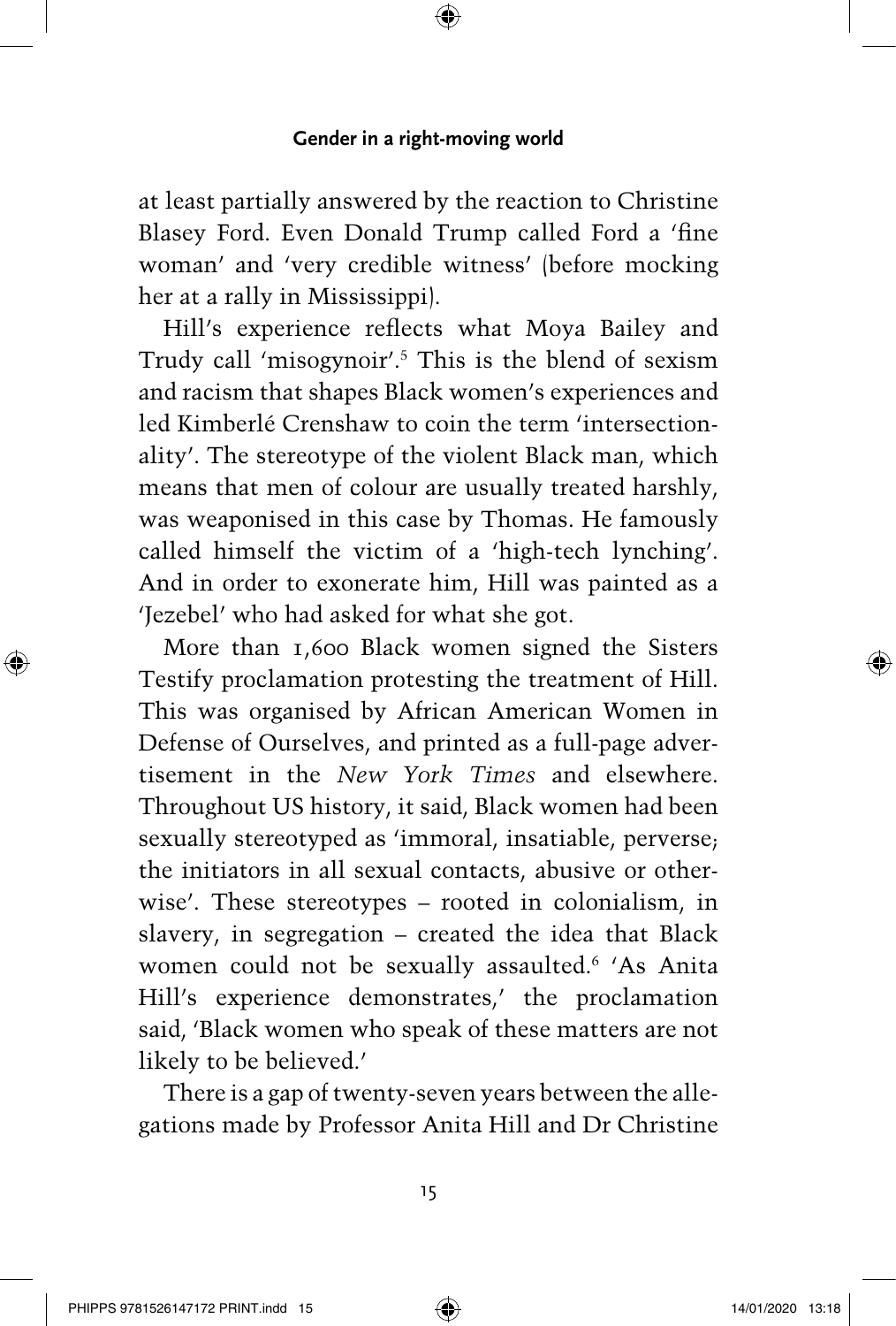⊕

Blasey Ford. This may also be a factor. Commenting on Ford's allegations in a speech to tech employees in Houston, Hill remarked that a generation of women had taken Gender Studies since her own testimony, and that there were also more female journalists and more women coming forward with stories of abuse.<sup>7</sup> Hill's own part in these cultural shifts should not be underestimated. Like many Black women before and after her, she played a pivotal role in putting a key feminist issue on the agenda.

#### **The war on women**

In a *New York Times* article on Hill's Houston speech, Clifford Krauss remarked that Hill's and Ford's testimonies 'bookended' an era in which the public had 'increasingly come to grips with the issues of sexual harassment and assault'. The testimonies also mark early and late stages of neoliberal capitalism, with its production of huge inequalities and insecurities, including ones related to gender. Neoliberalism puts the needs of the market above all else. It also creates market solutions for social problems – and as public sectors have shrunk, women's private burdens have grown. As capitalism has spread to new territories, women have been exploited and dispossessed. As all this has happened and more, the rhetoric of 'development' and 'choice' has hidden gender and other inequalities.<sup>8</sup>

There are profound connections between capital accumulation and violence against women. As scholar

⊕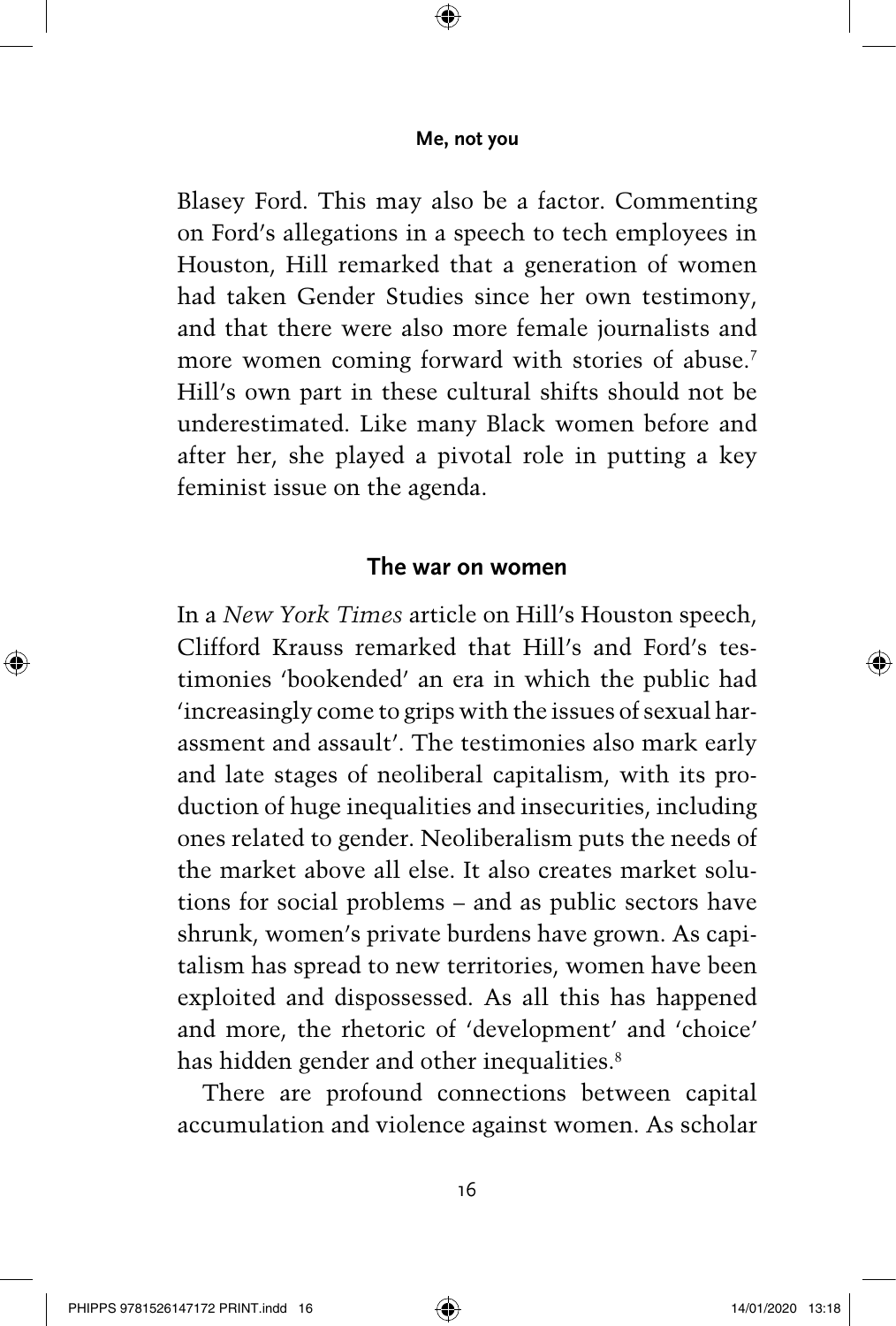⊕

and activist Sylvia Federici writes, capitalist development began with a war on women: the European witch-hunts of the sixteenth and seventeenth centuries, which destroyed the female subjects, practices and knowledges (especially of abortion and female sexuality) standing in the way of capital.<sup>9</sup> These persecutions helped get all women under male control, confning many in the private sphere as unpaid agents of social reproduction. Gender was embedded in the bourgeois nuclear family unit (exemplifed in the 'family wage' paid to men in later versions of the capitalist system).10 Men were also allowed to punish women's refusal of domestic work, protected by the right to privacy which still enables domestic violence.

Federici also identifes a new war on women being waged right now. This involves rising violence, femicide and attacks on reproductive rights, happening especially in sub-Saharan Africa, Latin America and Southeast Asia. Today, capitalism is not spread by imperial armies but by the private armies and security guards of mining and petroleum companies, sanctioned by bodies such as the UN and the World Bank. And similar to the other forms of colonialism that preceded it, this has also involved land grabs, the destruction of traditional communities and relations, and hyper-exploitation of women's bodies and labour. Globalisation, Federici writes, 'is a process of political recolonization intended to give capital uncontested control over the world's natural wealth and human labor, and this cannot be achieved without attacking

17

⊕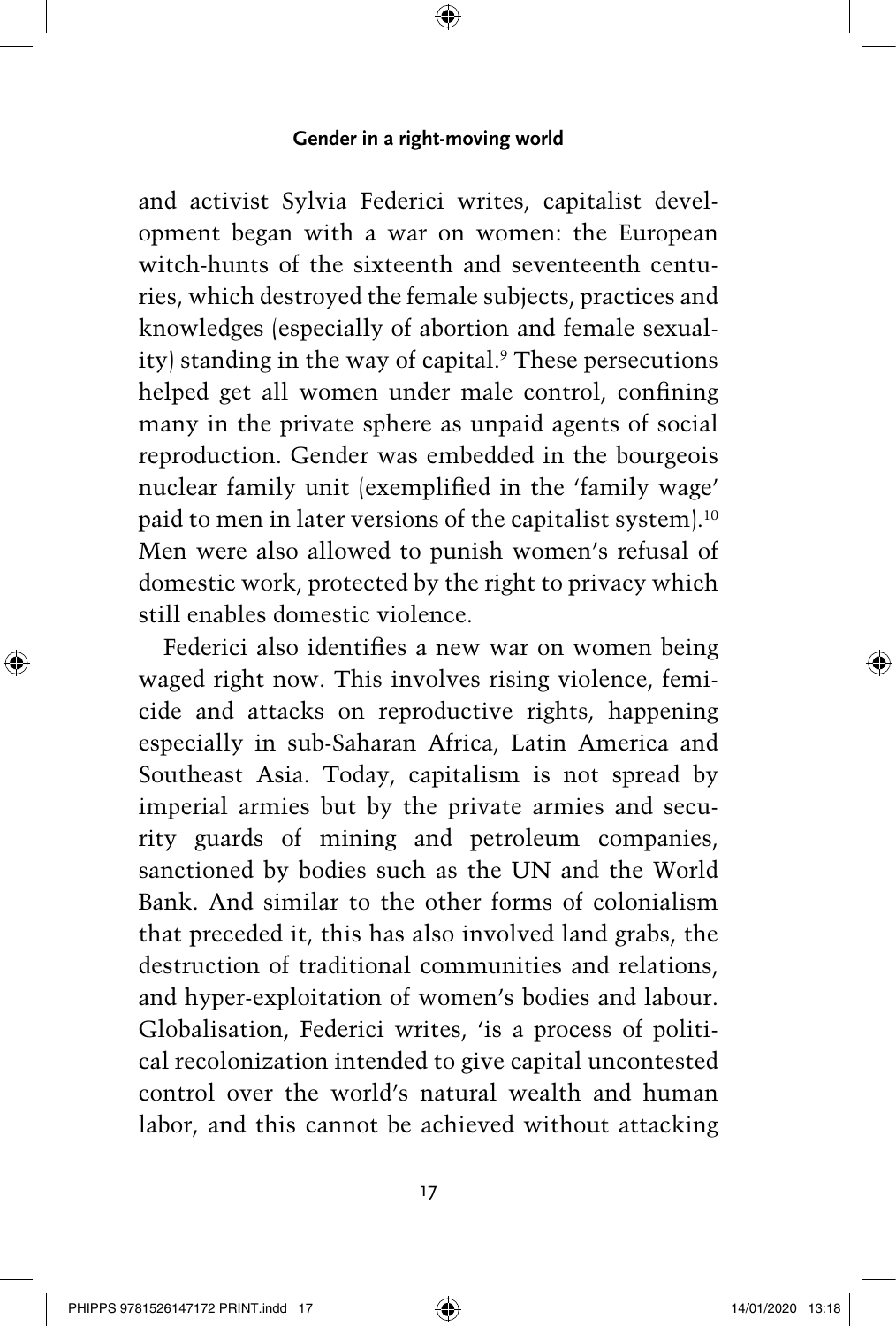⊕

women, who are directly responsible for the reproduction of their communities'.<sup>11</sup>

In India and other countries, women have been forced to give up subsistence production and assist their husbands' commodity production instead. Women labour in agricultural felds and maquiladoras/ sweatshops, which are often unregulated and in which sexual harassment and violence are rife. Or they fnd work as migrants in sectors with few rights and protections, such as domestic work or the sex industry. Underground economies intensify, together with strategies to combat organised crime (which, in turn, exacerbate poverty), putting women at risk. Women have been sexually violated, tortured and murdered by both 'narcos' and security forces in Mexico's war on drugs.

The war on women is also being waged in the neoliberal West. We are living in what, drawing on sociologist Gargi Bhattacharyya, I will describe as a *capitalism of limit*: the engines of accumulation are stuttering because of economic and ecological crisis.12 As political scientist Nancy Fraser writes, this has also produced a crisis of social reproduction, as the state withdraws from welfare commitments and capitalism 'eats its own tail'.13 And recession following the 2008 fnancial crisis has justifed austerity policies to protect markets through further downsizing, removing or selling off social supports, which has widened gaps between rich and poor (as well as providing opportunities for the disaster capitalism that profts from economic crisis and shifts public goods into private hands). Women

18

⊕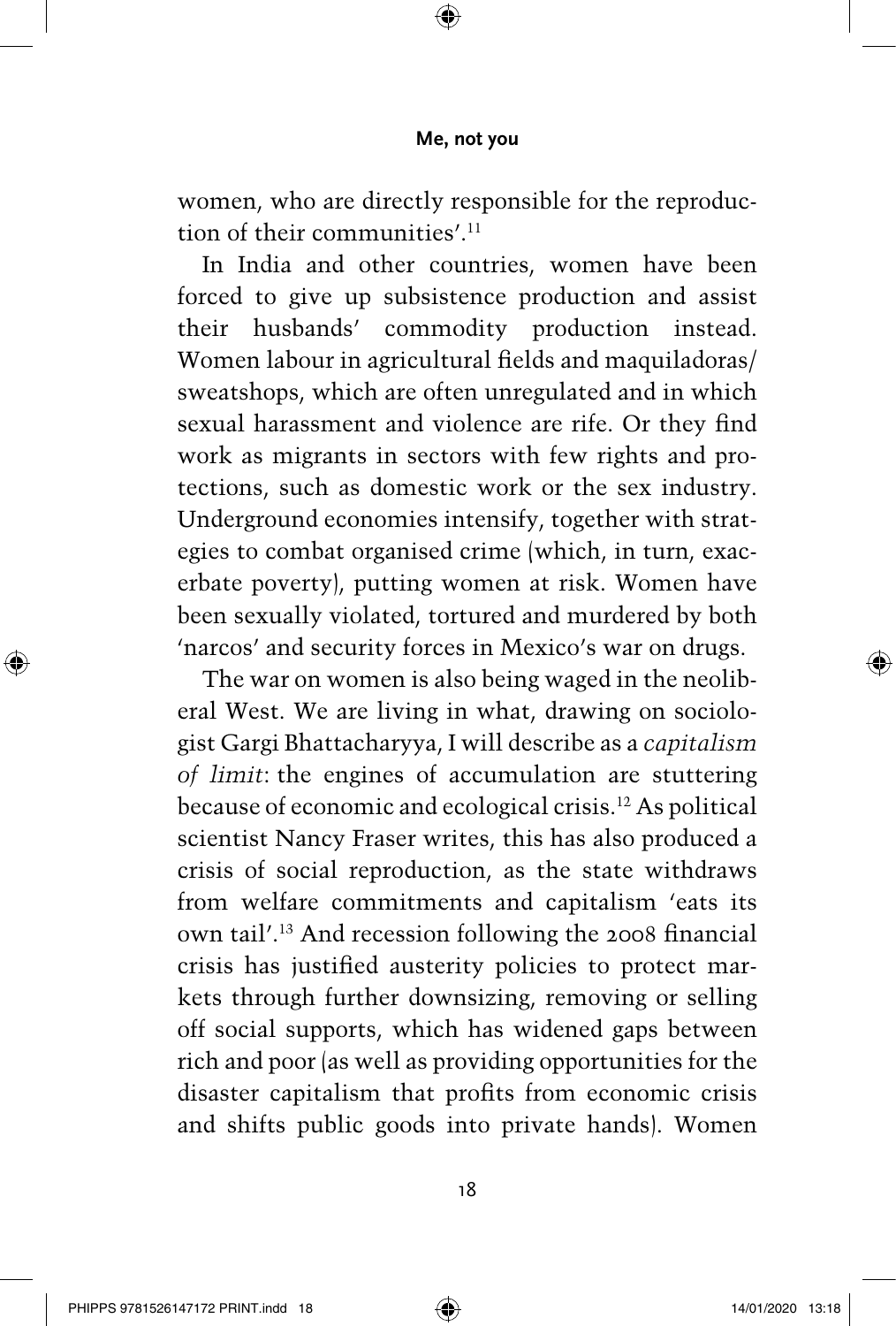⊕

and children have borne the brunt of cuts, which have also been especially vicious for elderly people and/or people with disabilities.

As their caring burdens have grown, women (especially women of colour) have been pushed out of shrinking and increasingly automated labour markets. Women are the majority of the global proletariat in precarious, informal and 'gig' economy jobs or statesanctioned 'welfare to work' programmes, picked up and then put down as capitalism requires and then rejects them. And when inequalities increase, so do domestic and sexual violence. In crisis economies with few social supports, men vent their frustrations on the women in their families who are expected to provide care with almost no resources. Financial pressures stop women leaving abusive relationships. And services for women disappear: in the UK, austerity budgets have caused one in four women's refuges to lose all government funding.<sup>14</sup>

Economic, social and ecological crisis has also helped catalyse the global swing to the right, in which marginalised groups have been blamed for scarcity and other problems not of their making. In a capitalism of limit, there is an intensifed focus on protecting the global 'haves' from the 'have nots'. As more privileged people feel the material and existential anxiety that has long been a fact of life for everyone else, Others are (re)defned as surplus to requirement or as threats. The 2016 Brexit referendum in the UK captured growing (or perhaps increasingly explicit) anti-immigrant

19

⊕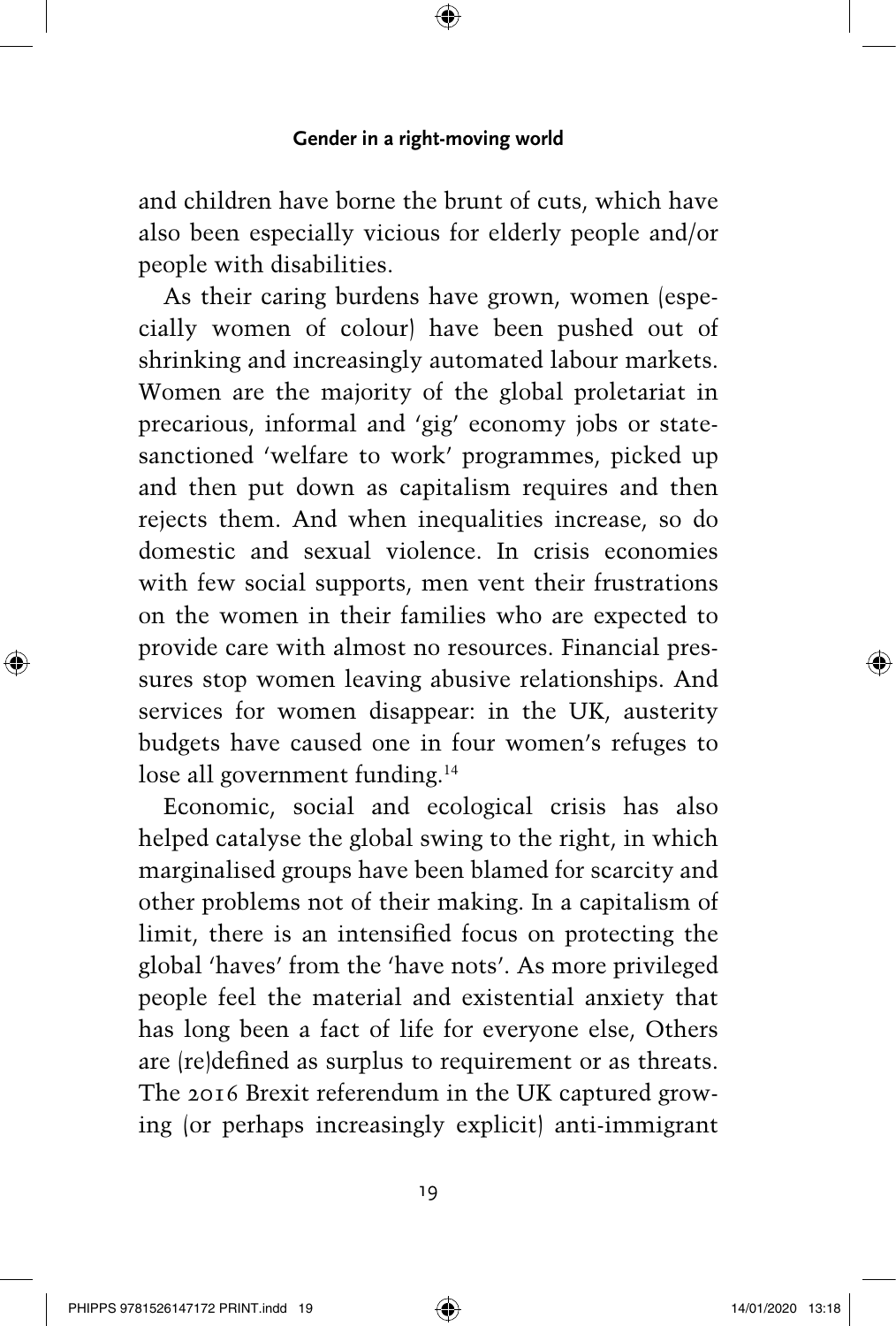⊕

sentiment. Similar currents propelled Donald Trump into the US presidency later that same year. Protofascist leaders have been elected (or re-elected) in other countries including Hungary, India, the Philippines and Brazil. Far-right parties are making inroads in parliaments across Europe and overseas, often supported by 'dark money' from Russia and/or the US Christian right.15

Hoarding and defending resources means reasserting borders. It also means reasserting white supremacy, class privilege, 'abled' bodies, masculinity and binary gender. Women are women and men are men; Brexit means Brexit. Philosopher Maria Lugones writes that while colonial capitalism imposed the ideology of heteropatriarchy, it invented the ideology of race to control land, production and behaviour.<sup>16</sup> Although notions of race have a longer history, colonialism systematically 'raced' populations so they could be hyper-exploited, and eventually discarded, by capitalist production. Populations were also systematically gendered to facilitate this process: women were subordinated to men and made solely responsible for social reproduction, and there were attempts to eradicate Indigenous genders that did not ft the Western binary.

Echoing the historical colonial project, contemporary far-right politics blends racism with attacks on feminists and LGBT (especially trans) people. In 2018 the white supremacist Donald Trump declared his intention to 'legislate transgender out of existence' through changing the Title IX amendment to

20

⊕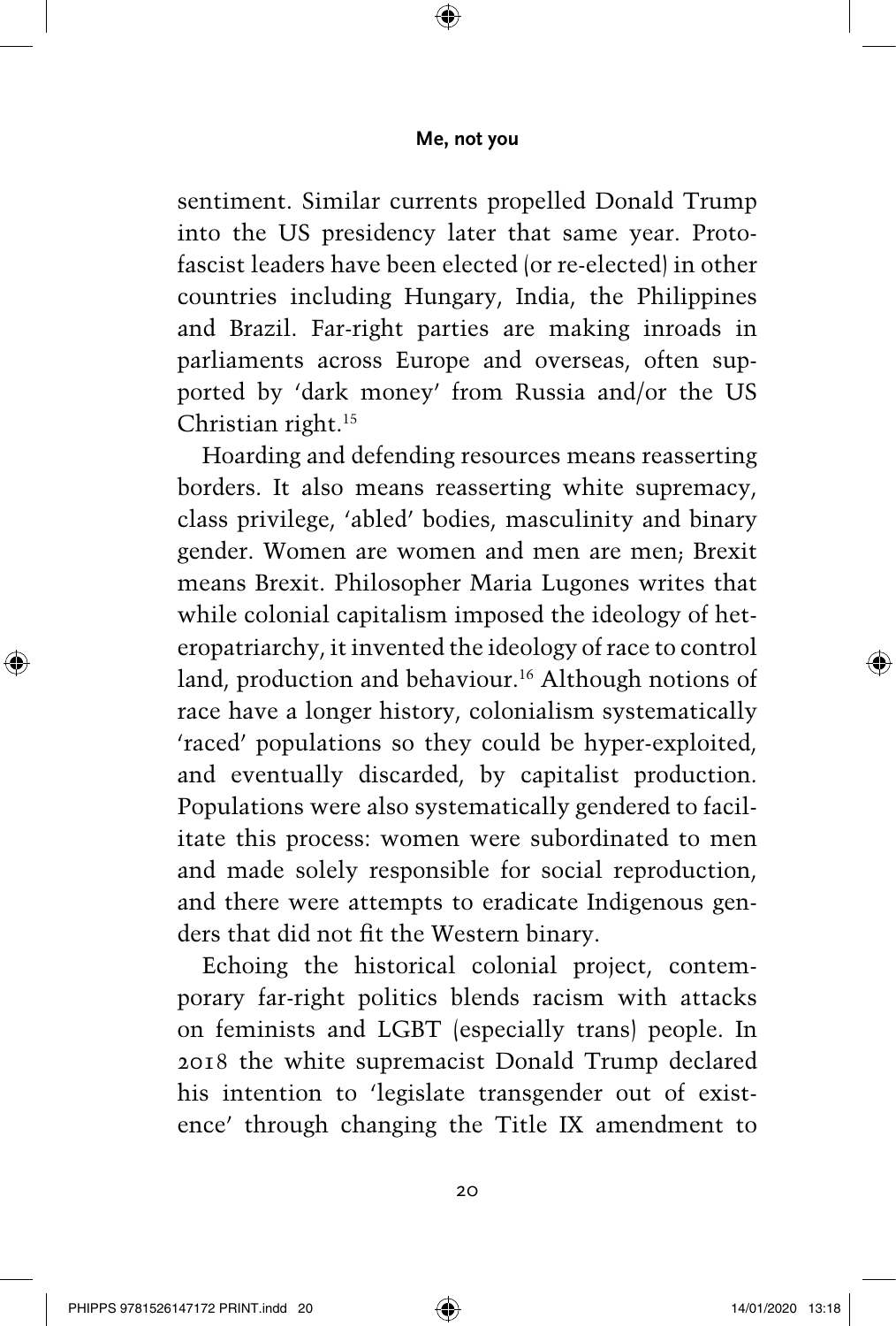⊕

the Higher Education Act to defne gender as determined by biological sex, and biological sex as immutable and determined by genitalia at birth. Also in 2018 Jair Bolsonaro was elected the 38th president of Brazil. In early 2019 he signed an executive order opening up Indigenous reserves to mining. In 2015 he had said: 'The Indians do not speak our language, they do not have money, they do not have culture. They are native peoples. How did they manage to get 13 per cent of the national territory?'17 Bolsonaro is also a misogynist and 'proud homophobe' who has said he would be 'incapable of loving' a gay son.

# **The war on 'gender ideology'**

Bolsonaro's election platform positioned him as a key player in the ongoing war on 'gender ideology' being fought across the religious and extreme right. This war started in the 1990s, declared by the Vatican when gender began to enter the lexicon of the United Nations and other global institutions. Its key tactics are opposing women's rights (including, centrally, abortion); defending heterosexuality and the nuclear family; and opposing the substitution of the biological language of 'sex' with the social and cultural term 'gender'.

In 2019 the Vatican published a document entitled 'Male and Female He Created Them', circulated to Catholic schools across the world. This aimed to counter ideas that denied 'the natural difference between a man and a woman', claiming that gender theory

21

⊕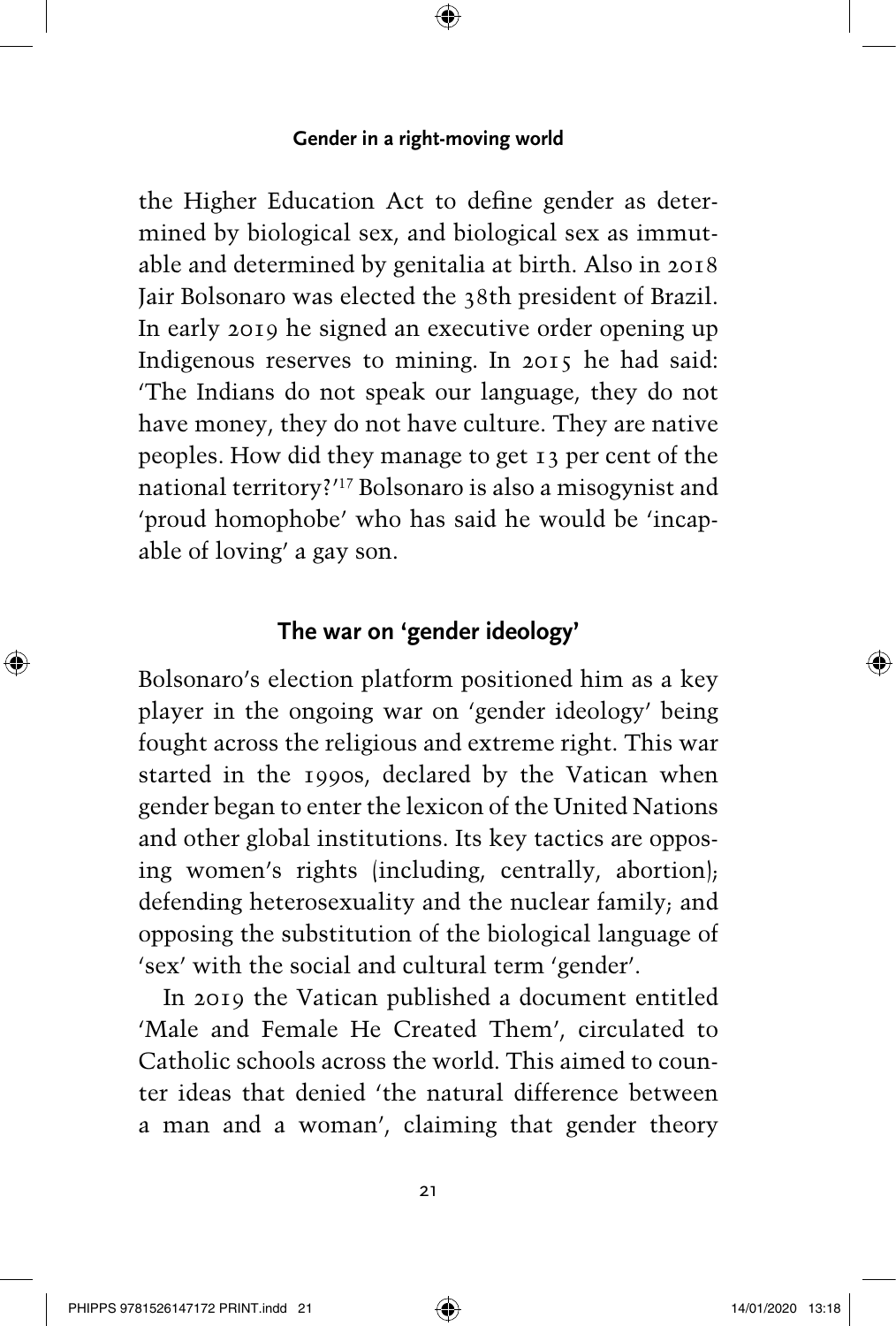⊕

intended to create a 'cultural and ideological revolution'. The insinuations of communism here are not accidental. In ex-Soviet countries, 'gender ideology' is often compared to, or associated with, Stalinist indoctrination. Feminism and other progressive movements are also frequently called 'Stalinist' on the Western political right.

Schools and universities are central battlegrounds for the war against 'gender ideology'. Education is seen as the nerve centre for indoctrination into progressive politics and/or LGBT identities. Bolsonaro has backed the Schools Without Political Parties campaign, which aims to crack down on left-leaning views and the use of the terms 'gender' and 'sexual orientation' in classrooms. And university Gender Studies programmes, which are often female dominated, are imagined as gender ideology's headquarters. Religious and far-right politicians and groups have consistently attempted to discredit this academic feld by suggesting that it is unscientifc and that its scholars are agents of an agenda to destroy the nuclear family, heterosexuality and traditional gender roles (which we are).

In 2018 Hungary's proto-fascist government banned Gender Studies on the grounds that it was an 'ideology not a science'. 'People are born either male or female', said a spokesman, 'and we do not consider it acceptable for us to talk about socially constructed genders.' Alternative for Germany (AfD), the frst far-right party to enter the German Bundestag since the Second World War, has pledged to discontinue all Gender Studies

22

⊕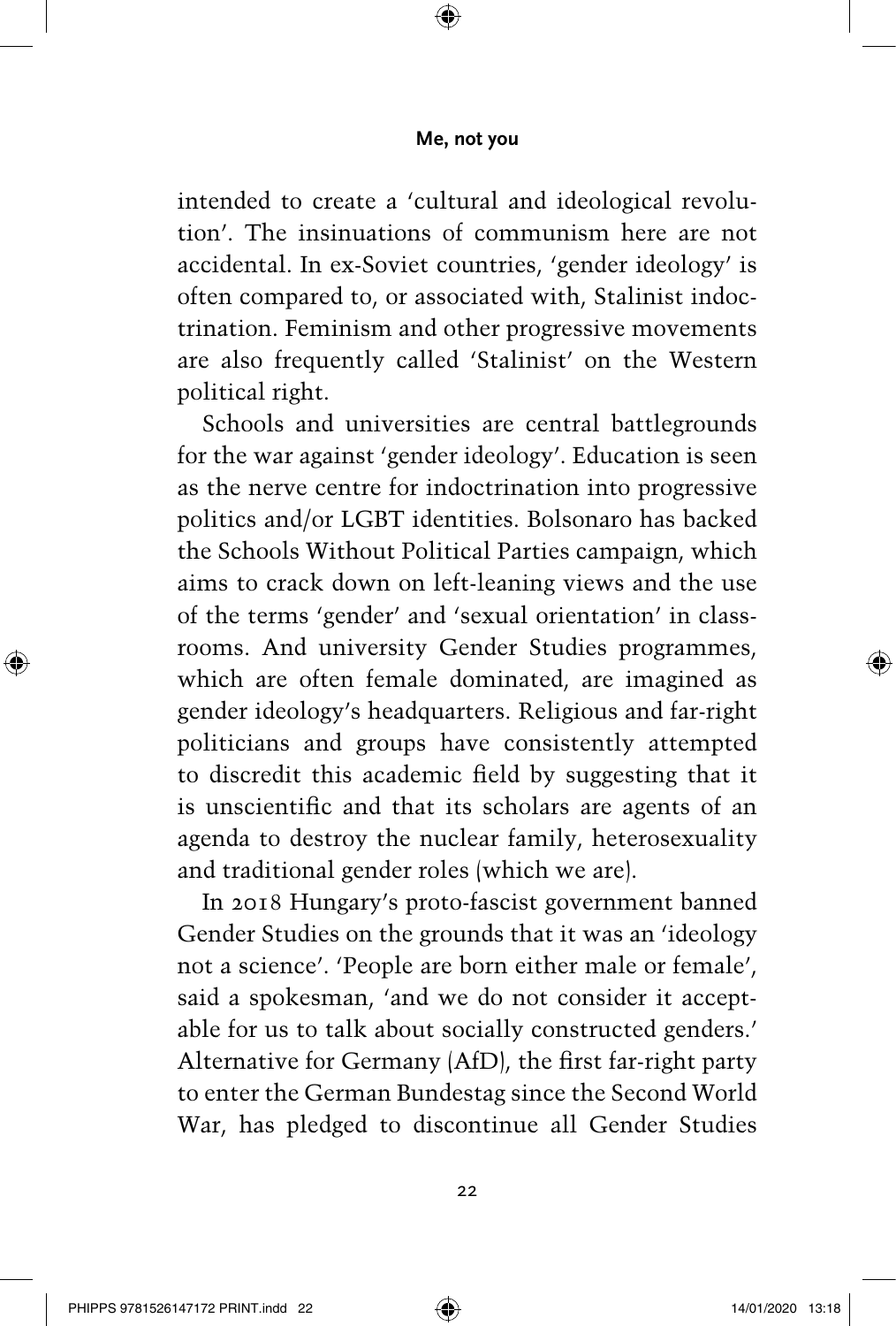⊕

funding, university appointments and research.<sup>18</sup> And Gender Studies is the canary in the coalmine. It is the frst casualty of right-wing strategies to undermine all progressive politics and thought. In 2019 Bolsonaro announced plans to end government funding of philosophy and sociology degrees: these subjects tend to house gender scholars, but this was also a broadening of the offensive.

Gender Studies is seen as the apex of what is scornfully called 'identity politics', which acts as a cipher for the resentments of those who feel equality has gotten out of hand. From being a fairly neutral description of struggles around issues such as gender, class and race, 'identity politics' has become a pejorative. The term is now used on the right (and by some on the left) to connote politics focused on difference and division, and grounded in grievances and parochial concerns. Critiques of 'identity politics' also have more liberal formulations couched in defence of 'Enlightenment values' such as individualism and science, or 'free speech' and exchange of ideas.

In contrast to identity politics, the politics of white men is seen as representing universal, and reasonable, concerns. It is claimed that these concerns are ignored or dismissed by 'identity politics' ideologues who cannot cope with critical thought. On the right, a 'reasonable' idea could be that there are two immutable, biological sexes and that you cannot change from one to the other. Or that variations in IQ are at least partially attributable to race. Or that perhaps people

23

⊕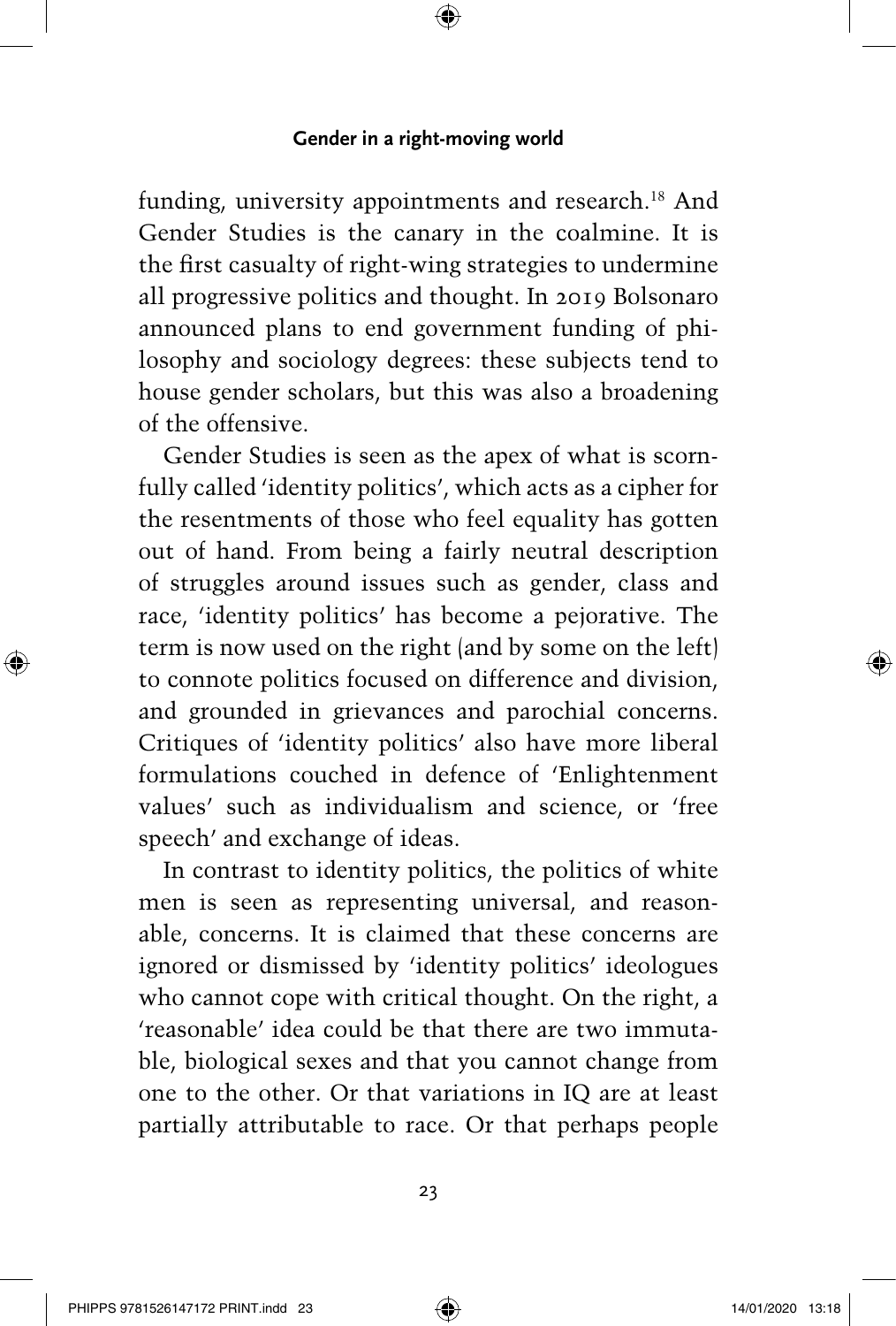⊕

with disabilities would prefer to be sterilised 'for their own good'. Defences of such ideas, and complaints that their proponents are being silenced, are now made from high-profle platforms and to growing audiences. This is a bait and switch by which beliefs that have been dominant for centuries are repackaged and return as the telling of radical new truths.

'Identity politics' ideologues (also known as feminists, anti-racists, LGBT and disability rights activists and others) insist that instead of having a 'civilised debate' about these ideas, we should call them the discredited and reactionary nonsense they are. Because of this, we are defned as censorious and oppressive. As the far-right outlet *Breitbart* proclaimed on Facebook during Trump's election campaign: 'Liberal students are precious snowfakes whose ideas must never be challenged. They must forever be coddled and their tender feelings protected, as they are social justice warriors in training whom you will continue funding with your tax dollars.'

In 2017 the *Telegraph* newspaper in the UK claimed that Cambridge University student Lola Olufemi had forced her university to 'drop white authors' from its syllabus. In fact, Olufemi had merely made recommendations for including more authors of colour. And despite there being very little evidence of speakers being 'no platformed' in UK universities, in 2017 the Conservative government suggested that universities might be fned for excluding people with 'controversial' views. This backlash against 'precious snowflakes'

⊕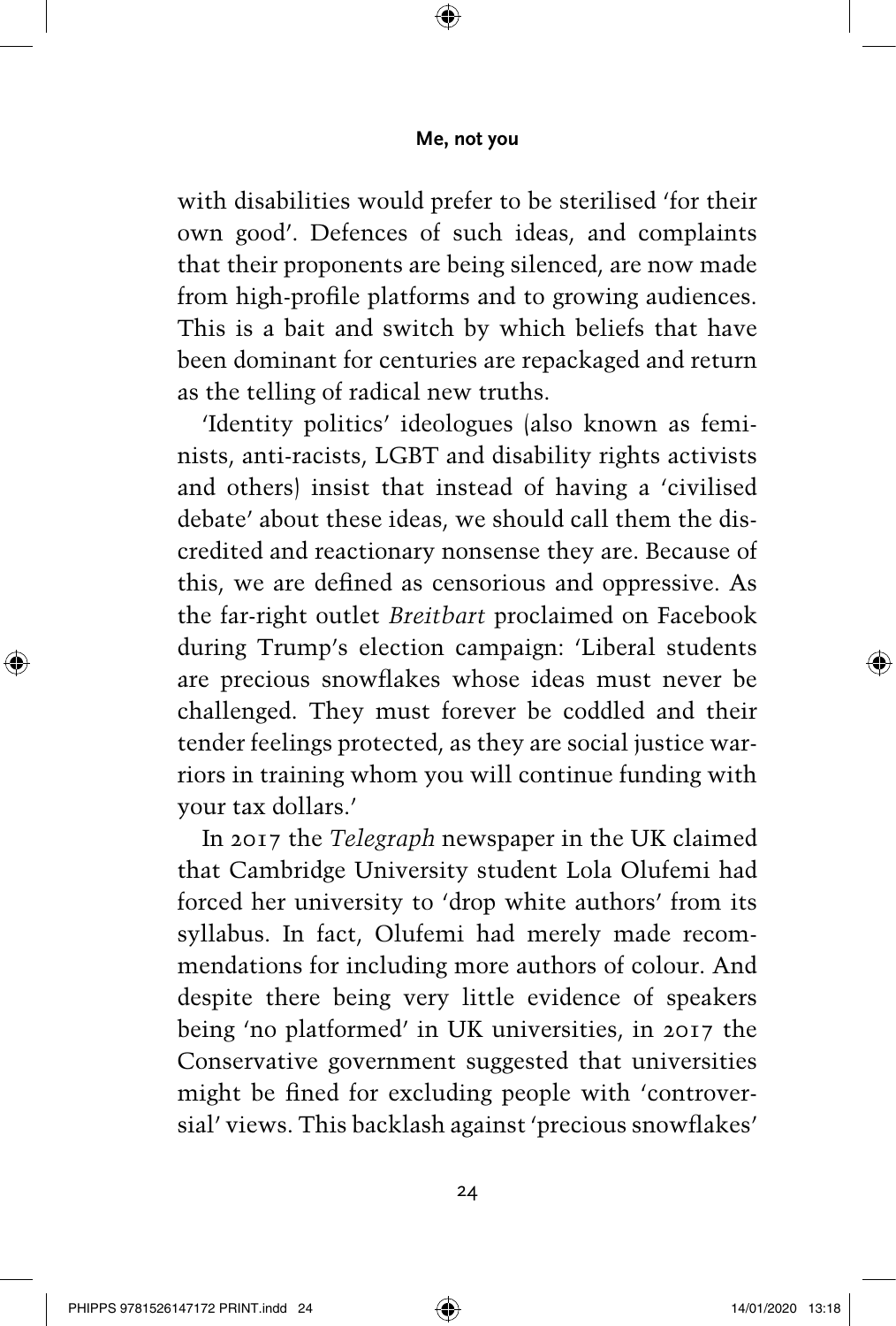⊕

exposes a key foundation of the current rightward shift: from a position of privilege, equality can feel like oppression.

The rejection of 'identity politics' is also the *raison d'être* of the growing 'intellectual dark web' of scholars who see themselves as mavericks and truthtellers. Many are based outside mainstream academia, although some have university posts. Perhaps the most famous member of this group is the Toronto 'professor against political correctness' Jordan Peterson, who rages against feminism and 'cultural Marxism'. Although Peterson describes himself as a 'classical liberal', he is celebrated by the 'alt' right. In 2019 he launched a subscription-only, 'anti-censorship' website called Thinkspot. For a fee, this platform promises its writers that only a successful legal action will lead to their content being removed. And who did Peterson invite to put this commitment to the test? The farright YouTuber and Gamergater Carl Benjamin (also known as Sargon of Akkad).19

In 2017 three scholars associated with the intellectual dark web orchestrated a hoax against Gender Studies and other disciplines. This involved submitting 20 fake articles to academic journals in Gender, Queer, Masculinities, Fat and Sexuality Studies; Critical Race and Critical Whiteness Theory; Psychoanalysis; Sociology; and Educational Philosophy. The hoax was eventually exposed in 2018 when editors of one of the journals began to suspect that the paper submitted to them, and already published, was not genuine.

25

⊕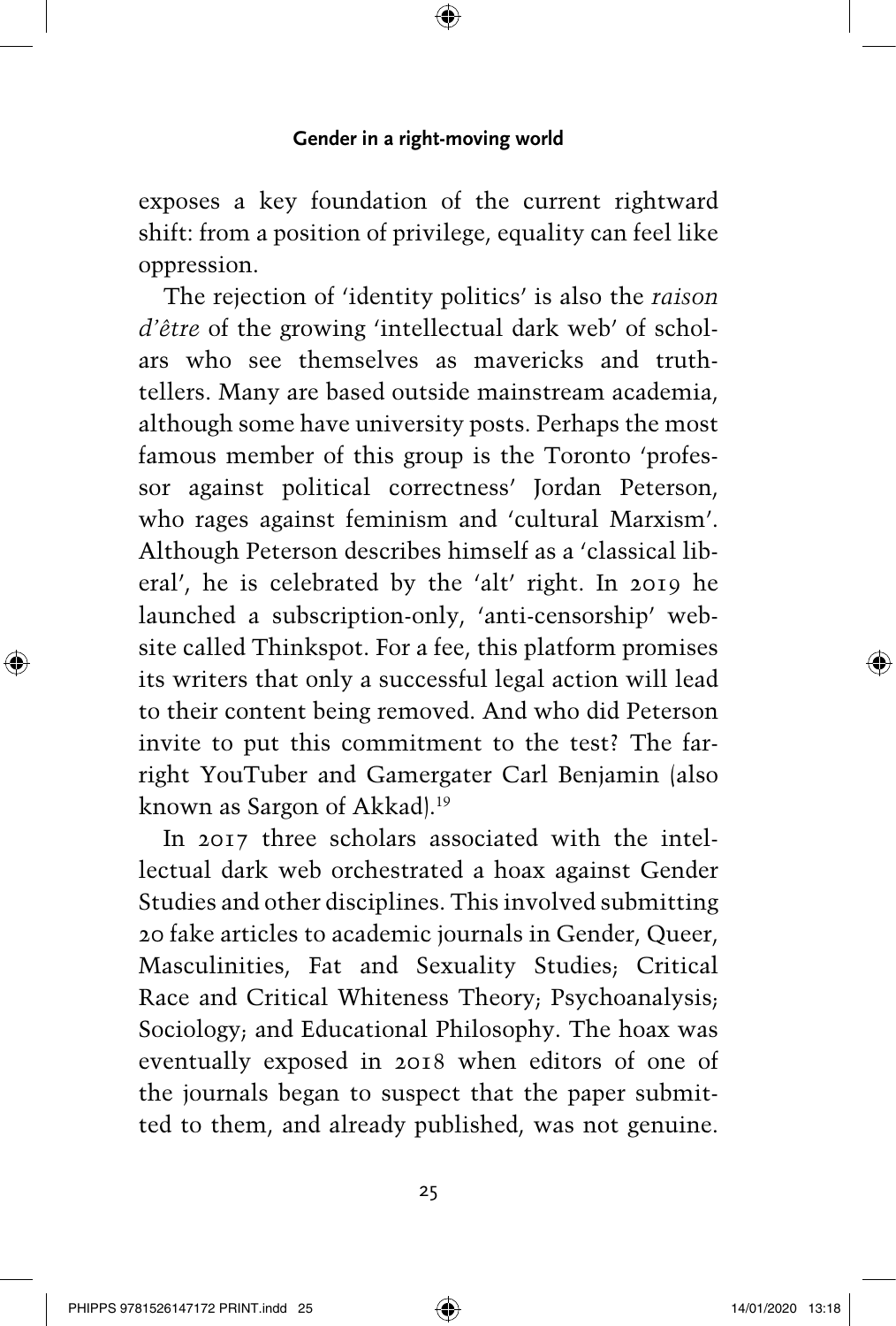⊕

The stated aim of the hoaxers was to expose the corruption of scholarship in what they called 'grievance studies'. Their demand was that universities undertake an immediate review of all the hoaxed areas of scholarship.20

## **Weaponising 'women's safety'**

Right-wing attacks on feminism and Gender Studies are a defence of the heterosexual nuclear family. This is also a defence of capital and nation: protecting 'our' economy and 'our' way of life. It is impossible to disentangle the war against 'gender ideology' from the widespread racism and anti-immigrant sentiment directed at other Others also seen as threats. 'Taking our country back' and 'making it great again' means closing our doors against, expelling or assimilating anyone who dares to produce, reproduce or think differently. It means reasserting geographical *and* ideological borders: defending the normatively gendered, cis, white, enabled and 'economically productive' capitalist body against those on the outside. It means emphasising reproductive (hetero)sex.

This structural violence is linked to an uptick in physical forms: as the far right go on the march, there has been an increase in racist, homophobic and transphobic attacks on the streets. And these can be fatal, especially to the most marginalised. In the US, Brazil and many other countries, there is a pattern of deadly violence against trans women of colour. There have

26

⊕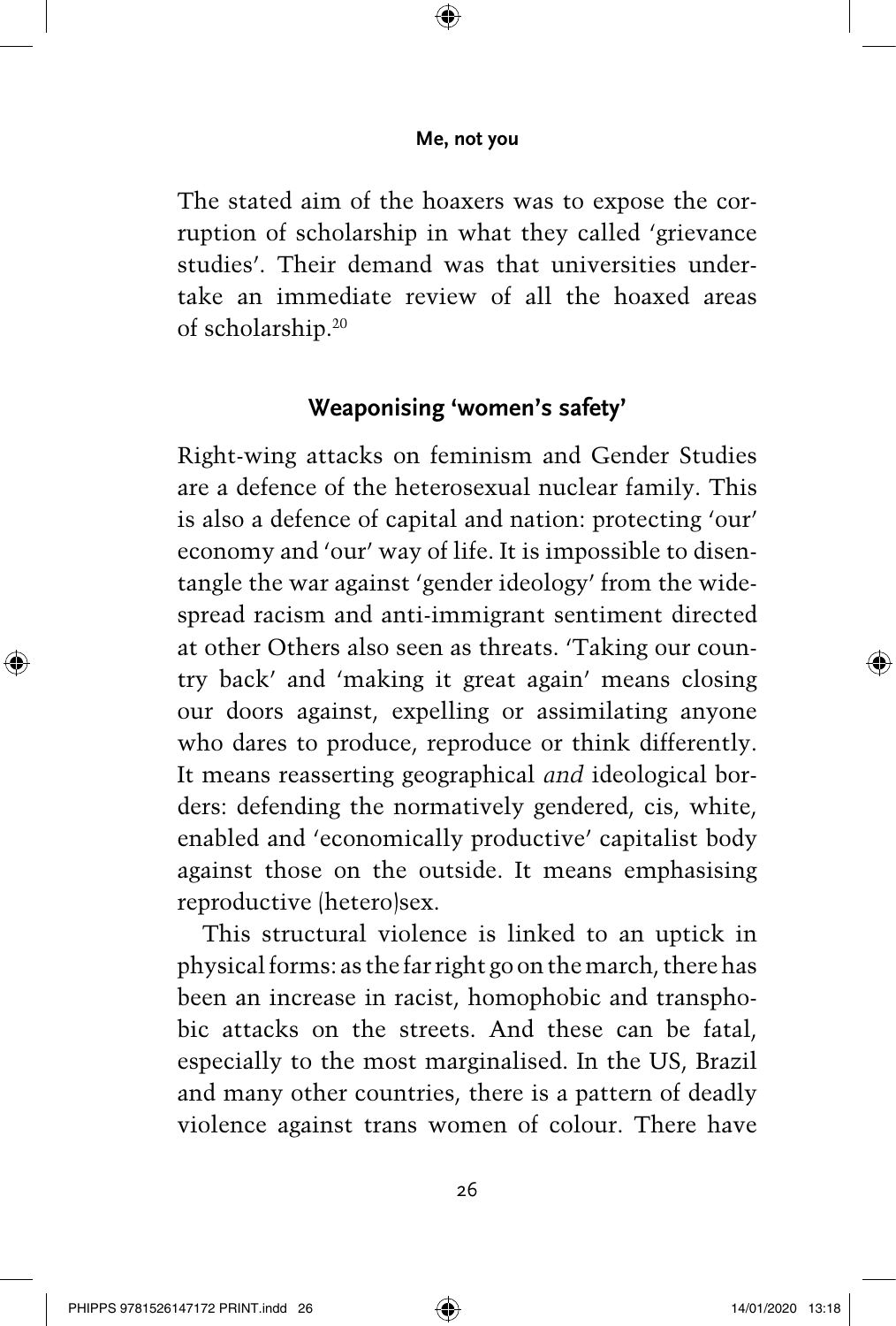⊕

also been a number of major anti-Black, Islamophobic, antisemitic and homophobic mass shootings in both the US and overseas. There is evidence that men who perpetrate mass shootings are often domestic abusers as well, refecting how white supremacy and heteropatriarchy go hand-in-hand.<sup>21</sup>

There has also been an explosion of harassment online. Gamergate started in 2014 – this was a targeted harassment campaign against games developers Zoë Quinn and Brianna Wu, feminist journalist Anita Sarkeesian and a number of women in the video games industry, which quickly escalated to rape and death threats. Many Gamergaters resented what they saw as the increasing infuence of feminism on gamer culture. Gamergate was not the frst such campaign – but it took a developing culture war mainstream, became a recruiting ground for Trump supporters and created a blueprint for subsequent far-right actions. The home addresses of Sarkeesian, Quinn and Wu were all leaked, and all three were forced to flee. Sarkeesian also received a number of terrorist threats pertaining to public speaking engagements.

Online misogyny has also become (deadly) fesh in mass killings in the US and Canada perpetrated by 'incels' (involuntary celibates), who blame women for their lack of access to sex. In 2014 Elliot Rodger killed six people in Isla Vista, California, after emailing a 141-page autobiography to several people he knew. The document explored his mental health and frustration over his virginity, and called the killings

27

⊕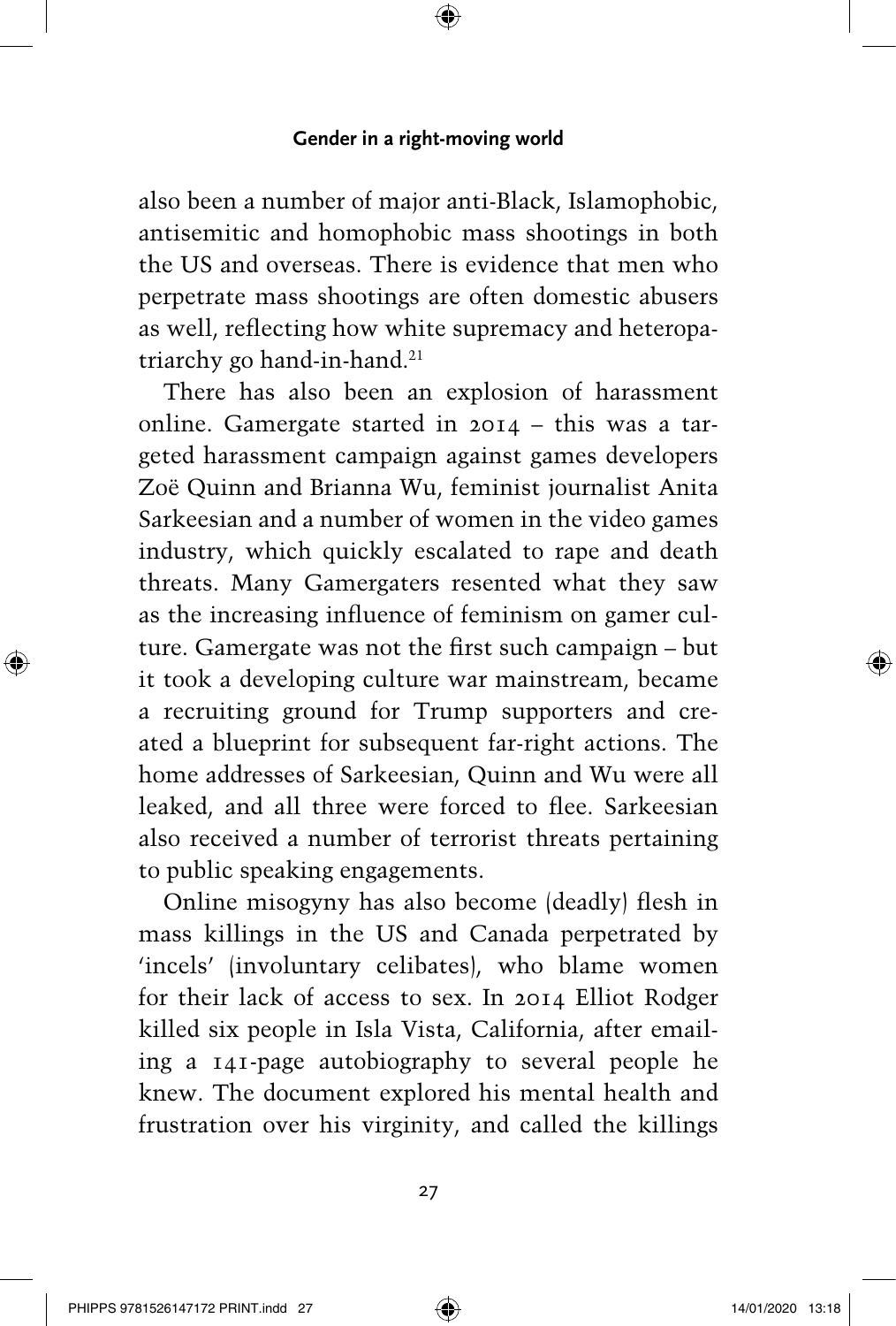⊕

a 'day of retribution'. Rodger was cited as an inspiration by Alex Minassian, another self-identifed incel who drove his van into a crowd in Toronto in 2018, killing ten people and injuring a further sixteen. Both incels and Gamergaters are key factions in the online 'manosphere', a technological primordial soup for the gestation of far-right activists.22

Following Rodger's rampage Carl Benjamin blamed the deaths on feminism, calling it a 'disease of the modern age' that was now controlling society and had disenfranchised and radicalised young men. In the 2019 European elections, Benjamin stood as an MEP (Member of the European Parliament) candidate for the UK Independence Party (UKIP), which had been a central driver of Brexit. During his campaign, he defended a tweet he had sent previously to Labour MP Jess Phillips, which said he 'wouldn't even bother' to rape her. He was being accused of 'crimes against political correctness', he said. Phillips said she received 600 rape threats following Benjamin's tweet.<sup>23</sup>

Benjamin's comment to Phillips echoed one made by Bolsonaro in 2014, when during a parliamentary debate, he told MP Maria do Rosario she was 'too ugly' to rape. And across the world, reactionary politicians have expressed their privilege and entitlement via violence against women. Trump was elected president following multiple allegations: he has been publicly accused of sexual assault or misconduct by at least 22 women since the 1980s. He is the ultimate example of how economic and sexual predation go

28

⊕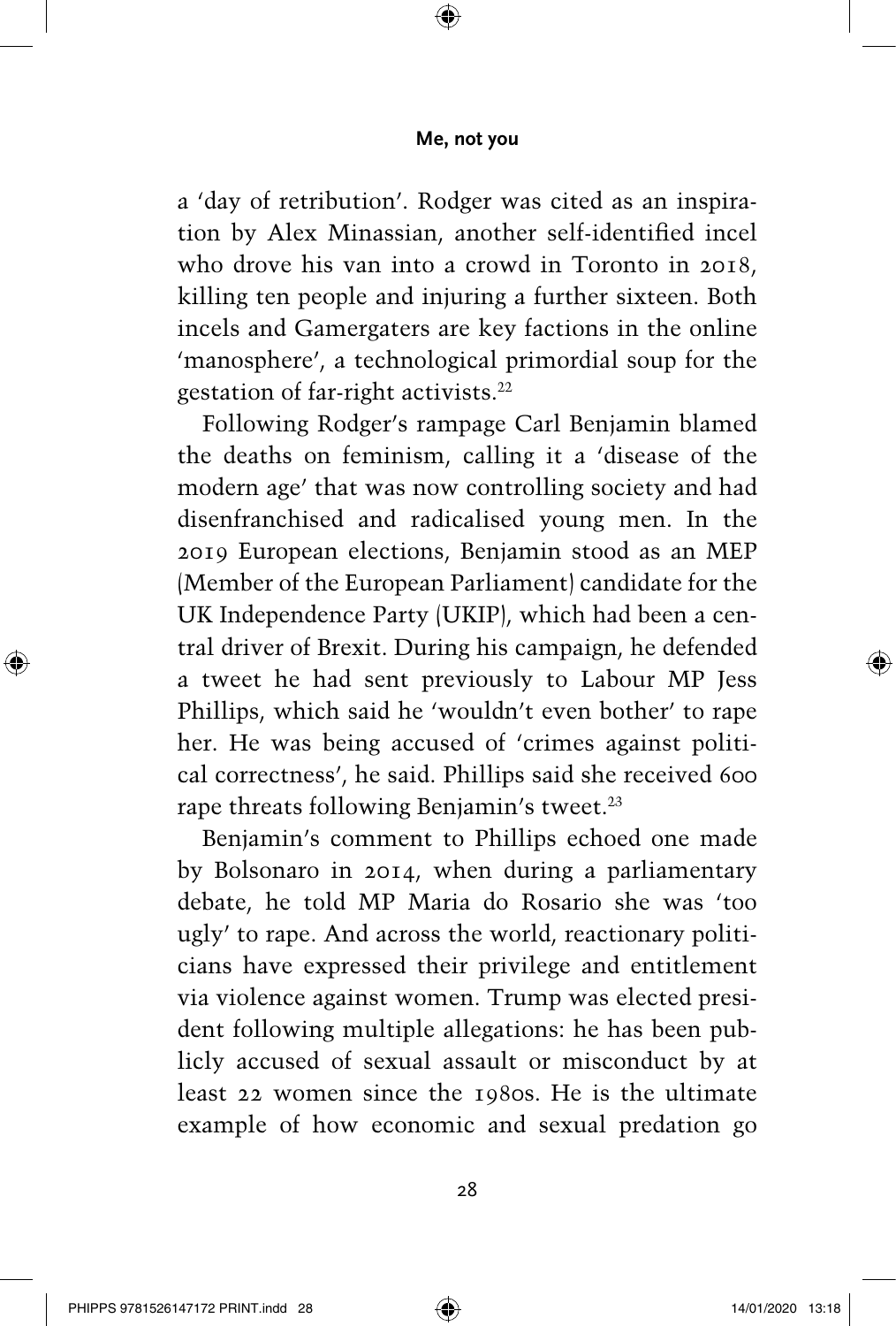⊕

hand-in-hand. Trump's campaign CEO Steve Bannon, former executive chairman of Breitbart News, has faced domestic violence charges. Polish right-winger Jaroslaw Iwaszkiewicz, a European Parliament ally of Brexit Party leader Nigel Farage, is reported to have said domestic violence 'would help bring many wives back down to earth'.<sup>24</sup>

A month before he assumed the UK premiership in 2019, police were called to the residence of Boris Johnson and his partner Carrie Symonds, following shouting and banging which got so loud that neighbours were concerned for Symonds's welfare. At one point she was heard telling Johnson to 'get off me'.25 Johnson is notorious for his sexism, racism and homophobia. He has called Black people 'piccaninnies' and said that Muslim women wearing burqas look like letterboxes. He has called gay men 'tank-topped bumboys'. In 2007 he chose to endorse Hillary Clinton for the Democratic presidential nomination by saying she had 'dyed blonde hair and pouty lips, and a steely blue stare, like a sadistic nurse in a mental hospital'.26

The far right have also made political gains by opposing feminist movements against violence, exemplifed by the 2016 'Wolf Pack' case in Spain. This involved a gang rape perpetrated against an 18-year-old woman at a festival in Seville. The charges were downgraded to sexual abuse when the verdict was released in 2018, which galvanised a wave of feminist resistance. And as women took to the streets, banging pots and pans, this in turn galvanised the far right. A counter-movement of

29

⊕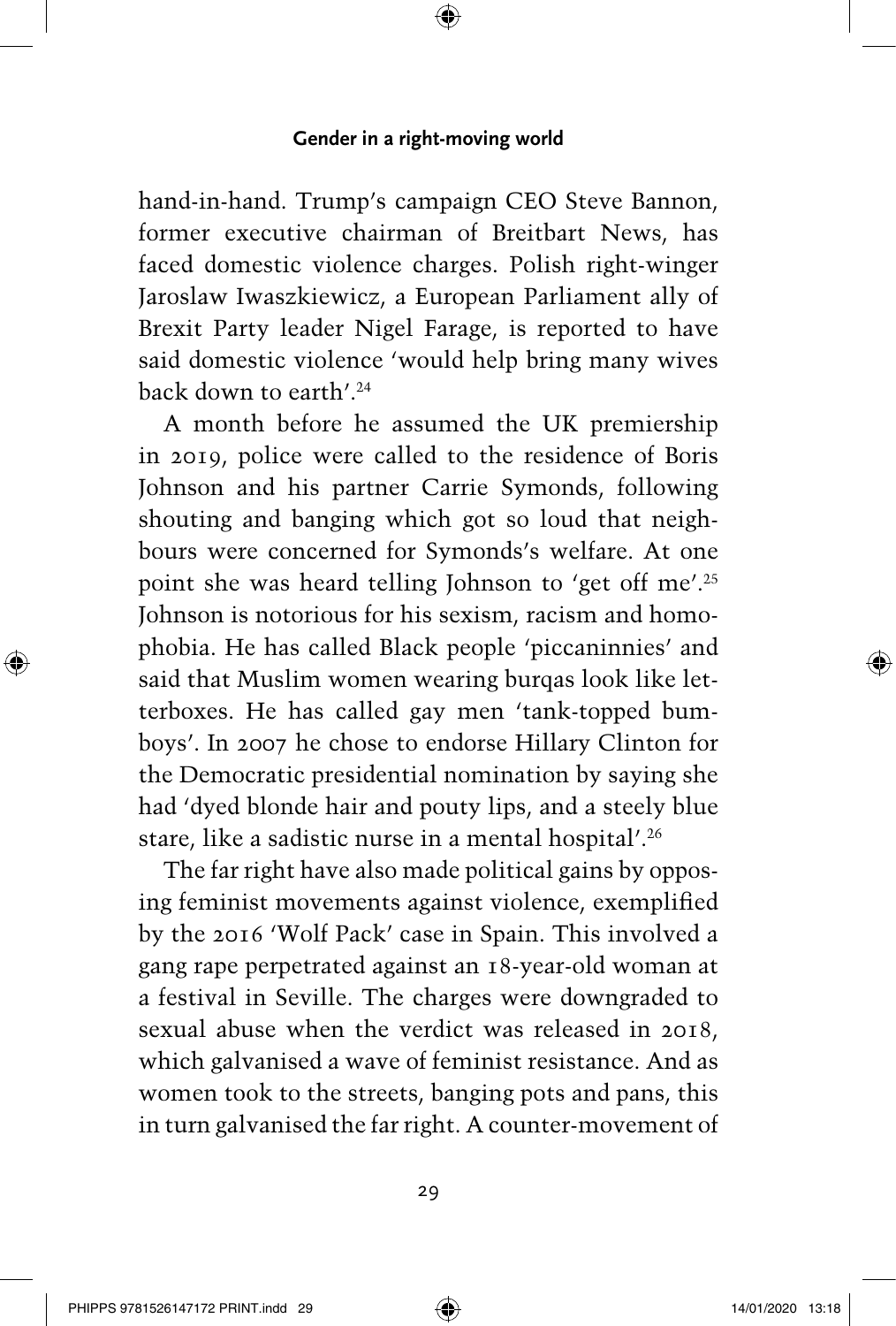⊕

men formed online, and the far-right party Vox gained supporters through tirades against 'radical feminism'. Later in 2018, Vox became the frst far-right party to win multiple seats in Spain since the death of Franco.<sup>27</sup>

Like the generations of colonisers and 'founding fathers' before them, these men assert their right to 'take' and 'have' women while they grab, hoard and defend economic resources. But they also weaponise the idea of (white) 'women's safety' for the same political ends. As the Brexit referendum loomed, Farage claimed that women could be at risk of 'sex attacks' from gangs of migrant men if Britain remained in the European Union. In his presidential campaign, Trump made similar comments about Mexican men crossing the border. 'Women's safety' has also been central to debates about transgender equality, in which conservatives have situated trans women as potential rapists who want to invade 'women's space'.

In 2018 UKIP appointed far-right anti-Islam ideologue 'Tommy Robinson' (real name Stephen Yaxley-Lennon) as its advisor on 'grooming gangs'. A year later, Yaxley-Lennon was found in contempt of court for live-streaming flm of defendants accused of sexually exploiting girls, in breach of a reporting ban and in interference with the course of justice. As the judgment was made, his supporters clashed with police and journalists outside the Old Bailey and chanted 'shame on you'.28

This concern with white 'women's safety' is not new; nor does it contradict the abuse perpetrated by

⊕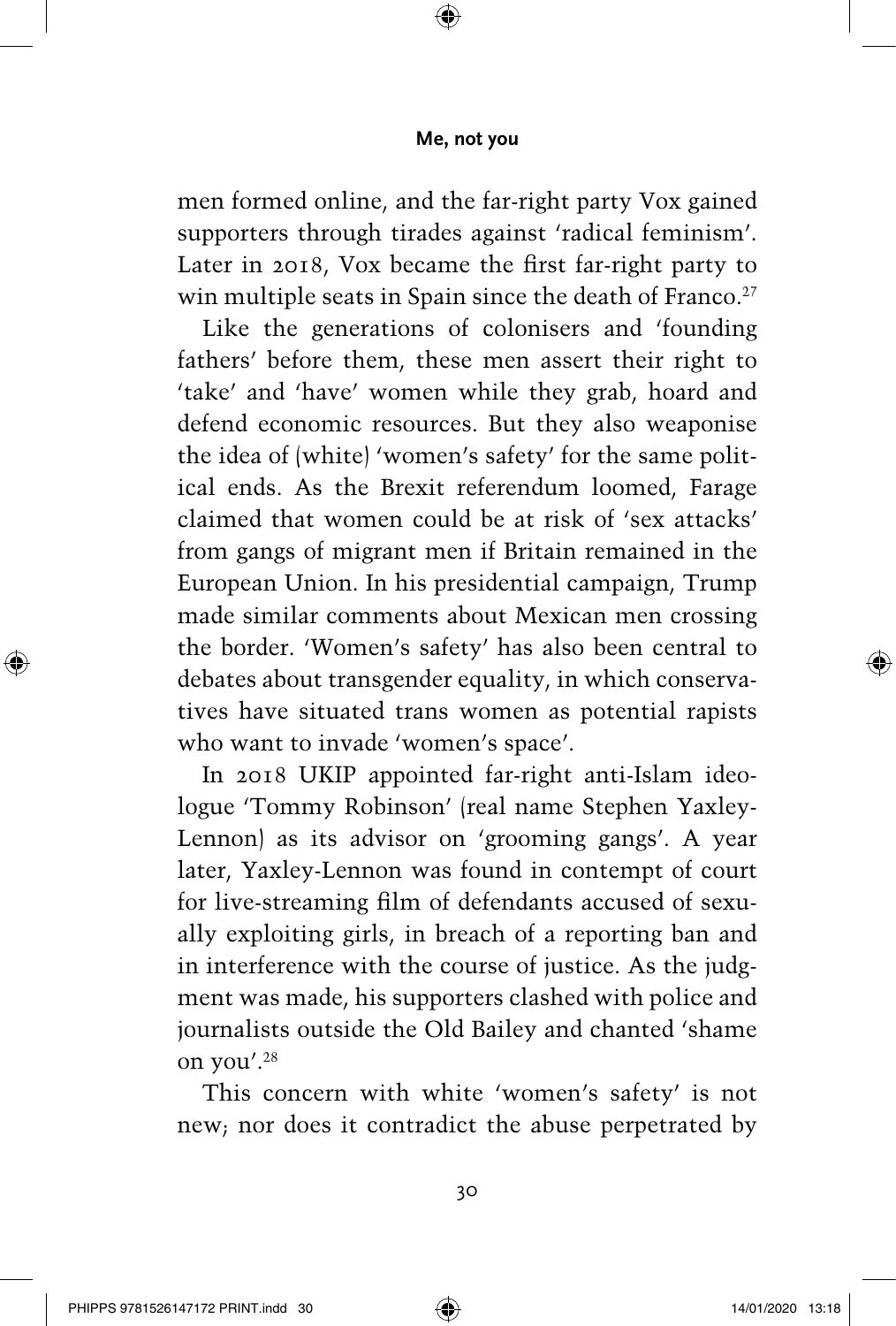⊕

powerful and privileged men. It refects our status as property (and historically, we literally were): we are possessions of these men, to be used and abused but violently defended from the Others, especially when economic interests are at stake. The white and bourgeois rape victim has been a key motif in colonial expansion, as well as 'law and order' and anti-immigration agendas in richer countries which protect the 'haves' from the 'have nots'. Sometimes, sexual violence is a 'cultural problem' (but only when this culture is non-white). Sometimes, it is a product of male anatomy (but only when this anatomy is assigned to a trans woman or a man of colour). Sexual violence is never the violence of heteropatriarchy or globalising racial capital. Instead, representatives of patriarchy, capitalism and colonialism weaponise the idea of 'women's safety' against marginalised and hyper-exploited groups.

## **The intersectionality of struggles**

The Kavanaugh hearings exemplifed the misogyny and violent entitlement of an administration headed by its own 'predator-in-chief'. But support for Dr Ford was bolstered by a growing resistance. The resurgent right has been met by a younger, more diverse and more radical international left, which is beginning to achieve electoral success. The movement around Jeremy Corbyn, which produced a hung parliament in the 2017 UK general election, is one example. In the

⊕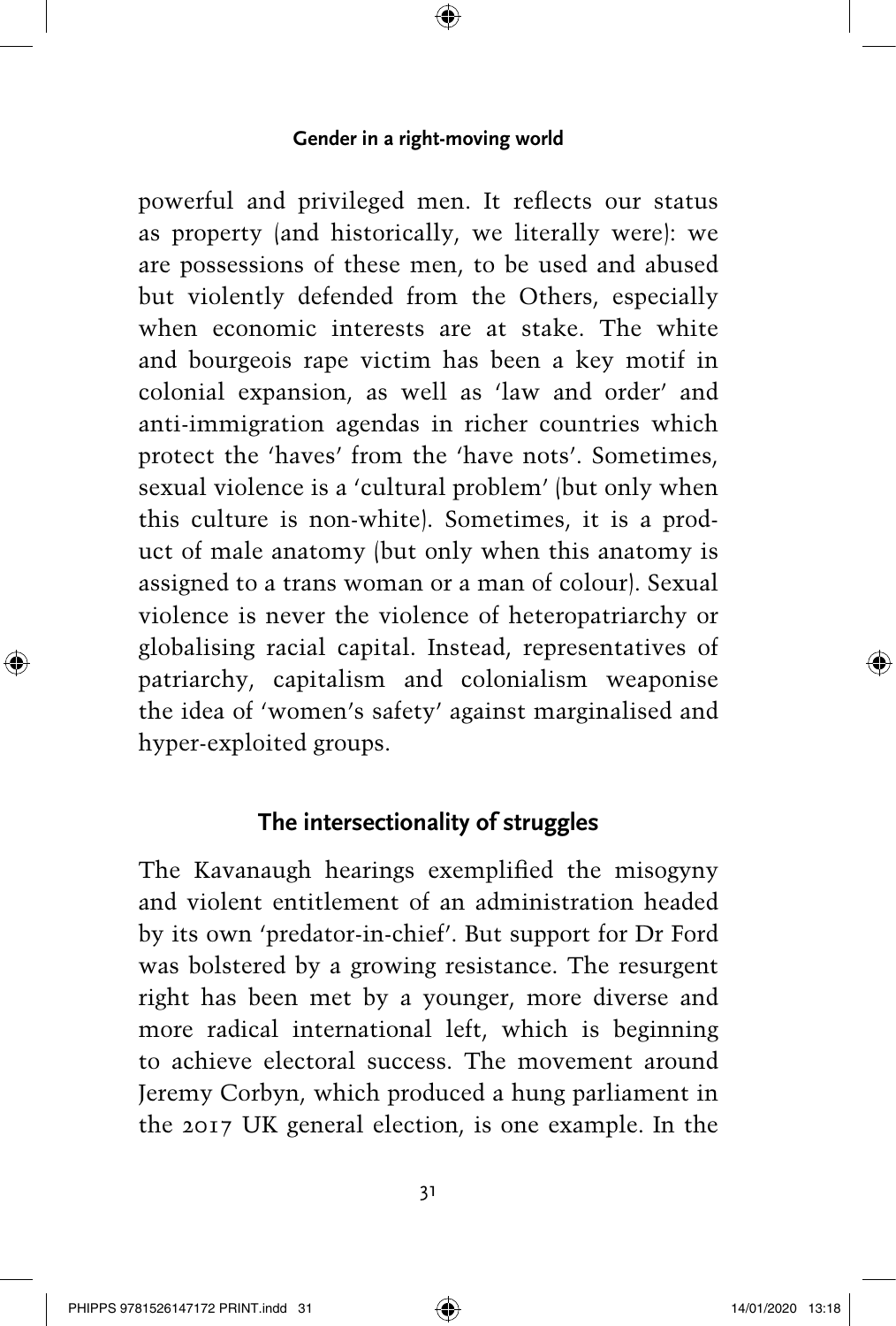⊕

2019 European elections, while far-right parties did well, so did progressive ones: green parties especially won a signifcant proportion of the vote.

The US midterms in 2018 saw record wins for women of colour. These included Sharice Davids and Deb Haaland, the frst Native American women elected to Congress. They also included the four women now known as 'The Squad': Ayanna Pressley, the frst Black woman elected to Congress from Massachusetts, Ilhan Omar and Rashida Tlaib, the frst Muslim congresswomen, and Alexandria Ocasio-Cortez. Since being elected, these women have collectively pushed progressive policies. They have also called out Trump's racism, at great political and personal risk.

With Trump's sexual transgressions still prominent in the public imagination, women's success in the 2018 midterms was partly put down to #MeToo. And #MeToo is part of a worldwide feminist resurgence, in the mainstream and outside it. The hashtag trended in at least 85 countries, with 1.7 million tweets and 12 million Facebook posts in the first six weeks.<sup>29</sup> There were allied hashtags such as #YoTambien in Spain and Latin America, #BalanceTonPorc (expose your pig) in France, and #RiceBunny in China where the original hashtag faced censorship. Google's repository #MeToo Rising contains information on many initiatives inspired by the movement, in countries across the world. For instance, in India it caused a renewal of mainstream concern with sexual violence not seen since the gang rape and murder of Jyoti Singh Pandey

⊕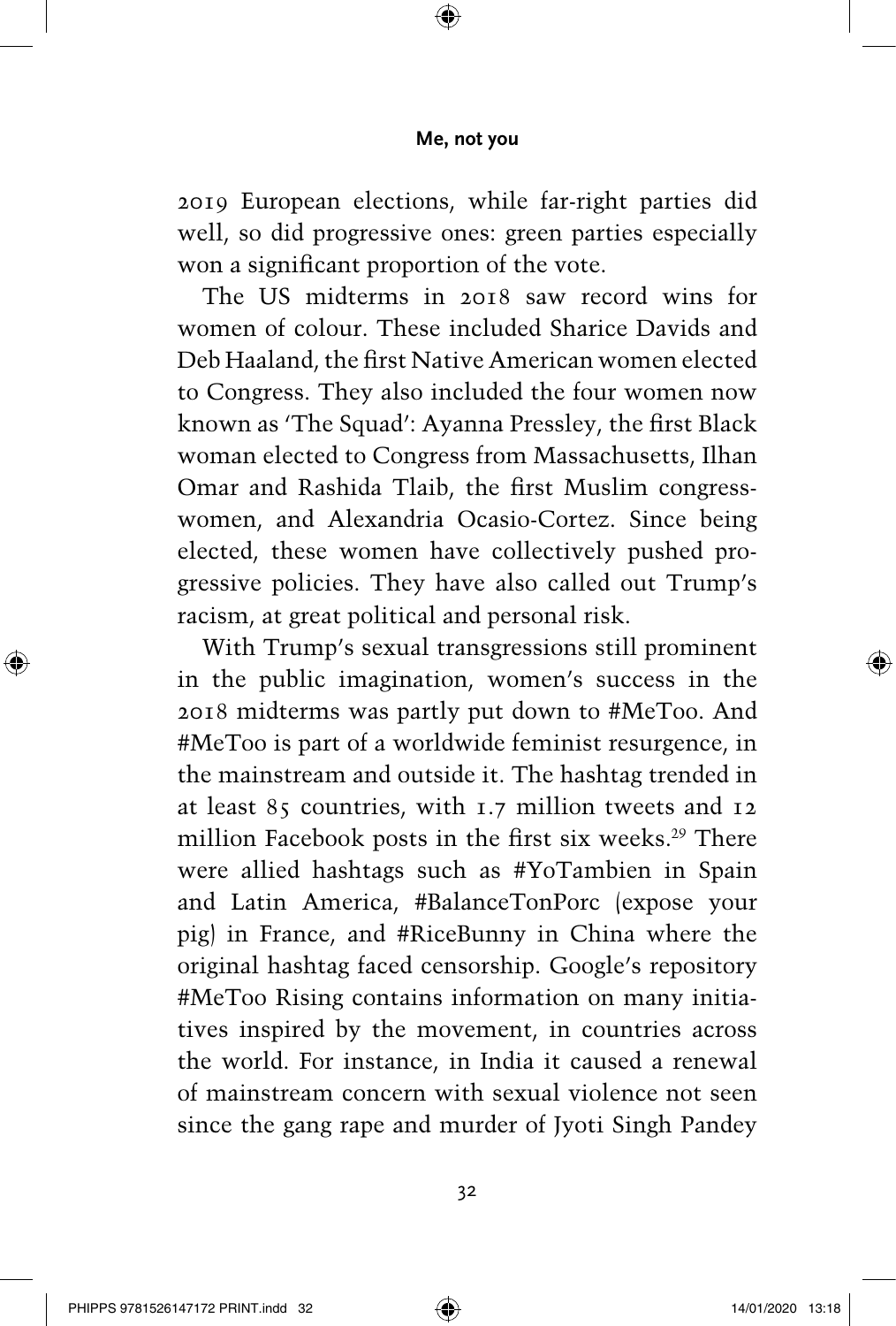⊕

in 2012. 30 #MeToo also rejuvenated many pre-existing sexual violence projects in universities, in political institutions and in radical communities.

#MeToo reshaped – and continues to reshape – public understandings of sexual violence. At its best, it linked sexual violence with the 'everyman' rather than the 'bad man' through the volume of personal stories shared. It showed how frequently harassment and assault are perpetrated and normalised. It put all men on the spot, asking them to refect on their own behaviour and their role in that of others. And it led to various legal reforms: for instance, a 2019 study by the US National Women's Law Center found that following #MeToo, ffteen states passed laws protecting employees from gender discrimination and sexual harassment at work<sup>31</sup>

But the position of #MeToo and mainstream feminism in the contemporary political feld is complex. This is because narratives about gender and intersecting inequalities are being rejuvenated, fought *and weaponised*. There is a war on women raging worldwide, and an answering feminist resurgence. There is an ongoing backlash against progressive movements, which incorporates attacks on 'gender ideology', feminism and 'identity politics', and reasserts privilege in economic crisis. And 'protecting women' is being kicked around as a political football in the context of expanding authoritarian governments and states, and more open racism and bigotry. This is a very difficult feld to navigate.

33

⊕